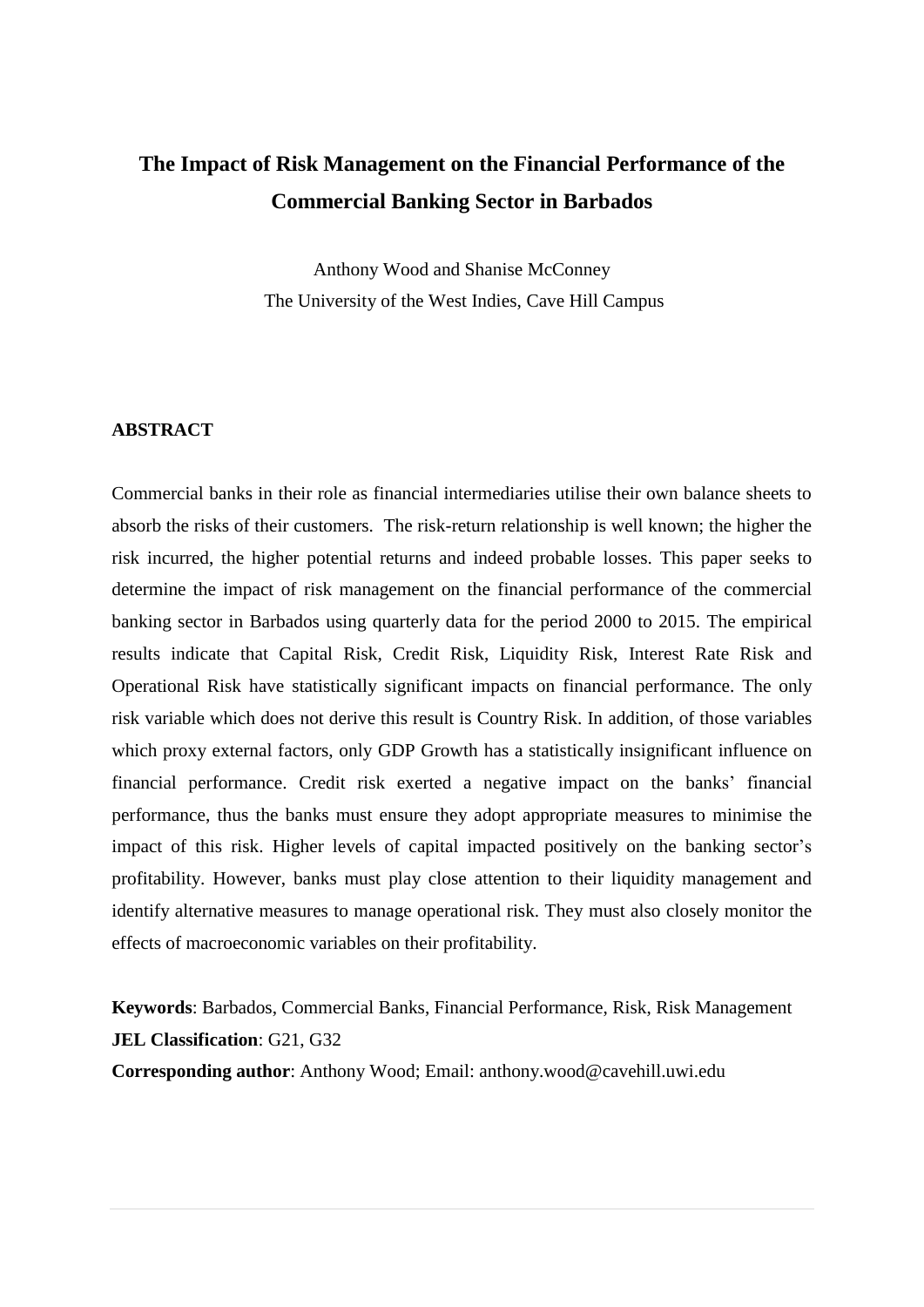#### **1. INTRODUCTION**

Commercial banks play an integral role in the financial systems of developing nations. In Barbados, commercial banks are the dominant institutions, accounting for approximately 60% of total assets within the financial system which equates to approximately 145% of the country's Gross Domestic Product (Central Bank of Barbados, 2015). Additionally, the Central Bank of Barbados' Financial Stability Report for 2015 highlighted the important role that commercial banks play for other financial institutions in Barbados. The report states that the five banks in operation are the major suppliers of savings and transaction services to these other institutions, and consequently hold large balances on their books for these rival entities.

In its present form, any failure in the Barbadian banking system and the likely contagion will have devastating effects on the banks' customers, other financial institutions and ultimately, the Barbadian economy. Given the serious implications resulting from bank failure, the country's commercial bank managers need to be fully conscious of the risks affecting their institutions in order to effectively manage them. Indeed, we are reminded of the devastating effects of the Global Financial Crisis commencing in 2007/2008; a crisis which occurred as a result of excessive risk taking by a few financial institutions. It affected several countries and financial systems across the globe. Many banks and other financial institutions failed, companies folded, hundreds of thousands lost their jobs, multi-million dollar rescue packages were provided to banks and other companies, and some governments defaulted on payments to creditors (Wood and Kellman, 2013). The effects of this crisis are incentive enough for banks to pay more attention to risk management.

Banks are special institutions in that risks are inherent in their operations. Commercial banks in their role as financial intermediaries utilise their own balance sheets to absorb the risks of their customers. The risk-return relationship is well known; the higher the risk incurred, the higher potential returns and indeed probable losses. Like most businesses in operation, profit maximisation is a major objective of banks, especially those which are privately-owned. As banks take on increased risk in pursuit of this profit-maximisation objective, excessive and poorly managed risks could lead to losses which endanger not only the safety of the funds of depositors and investors, but the economy's health as well (Soyemi et al., 2014; Yahaya et al., 2015). Thus, whilst we acknowledge that risks are a necessary part of banking business, it is clear that a balance has to be struck. Commercial banks have to manage their risks in such a way that they are assured financial success.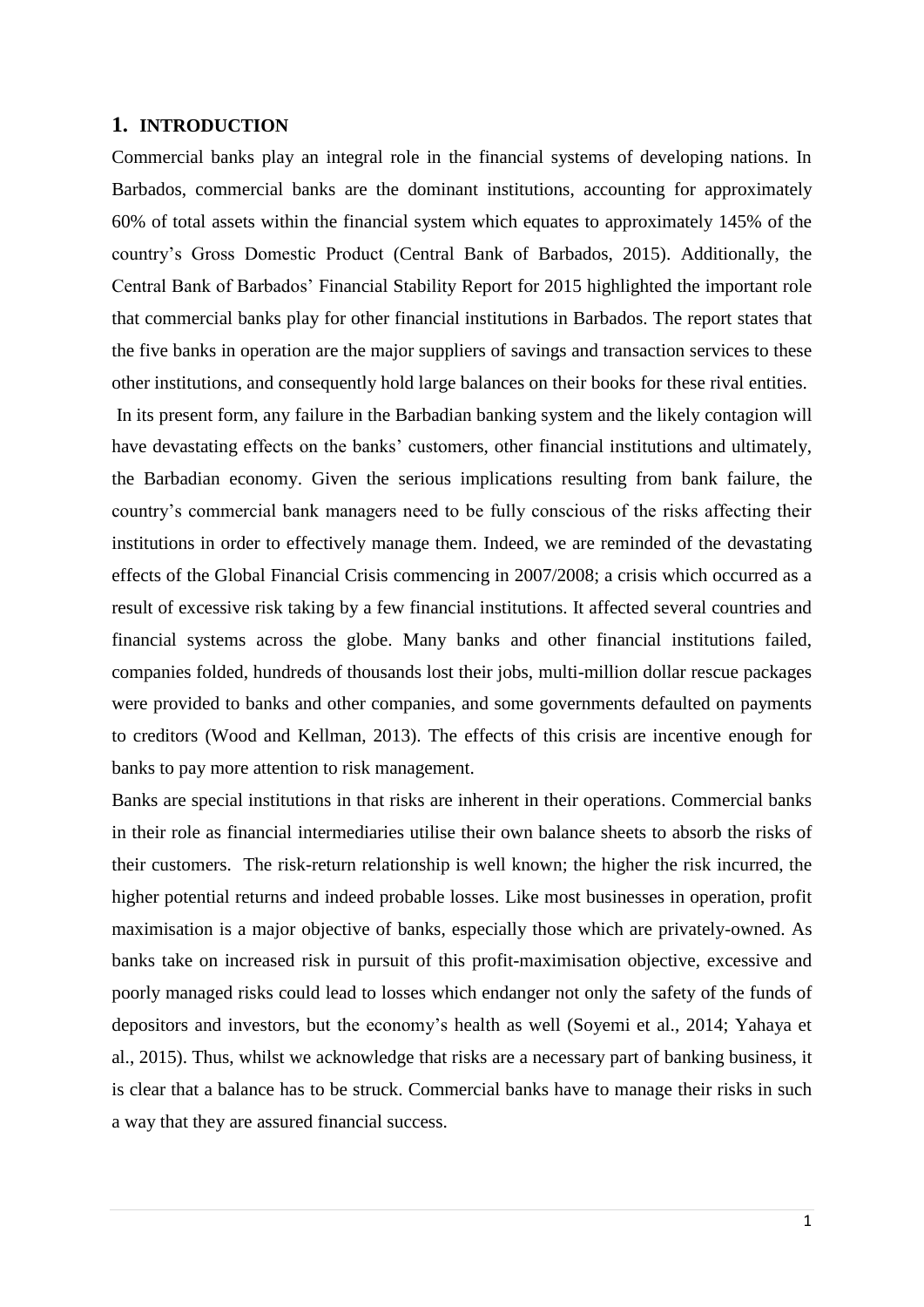The objective of this paper is to determine the impact of risk management on the financial performance of the commercial banking sector in Barbados. While studies on the relationship between risk management and commercial bank profitability have been undertaken in many developing countries, there has surprisingly been a dearth of research in this area for Barbados and the wider Caribbean. Studies on the commercial banking sector in Barbados have focused on the development of commercial banking (Worrell and Prescod, 1983; Haynes, 1997; Wood, 2012; Howard, 2013), credit allocation (Codrington and Coppin, 1989; Wood, 1994; Howard, 2006; Craigwell and Kaidou-Jeffrey, 2012; Grosvenor and Lowe, 2014), competitiveness in the commercial banking industry (Craigwell et al., 2006), determinants of non-performing loans (Chase et al., 2005; Greenidge and Grosvenor, 2010; Guy and Lowe, 2011; Belgrave et al., 2012; Grosvenor and Guy, 2013), determinants of noninterest income and its impact on commercial banks' financial performance (Craigwell and Maxwell, 2006), risk management practices (Wood, 1994; Wood and Kellman, 2013), innovation in the banking industry (Craigwell et al., 2005; Wood and Brathwaite, 2014) and performance of the banking sector (Wood and Brewster, 2016). This paper therefore adds to the literature on commercial banking in the Barbadian economy.

The remainder of the paper is set out as follows: Section 2 reviews the relevant literature on the relationship between risk management and commercial bank performance; Section 3 presents an overview of Barbados' commercial banking sector; Section 4 discusses the methodology and associated issues; Section 5 presents the empirical results which are then discussed in Section 6; and the conclusion is provided in Section 7.

#### **2. LITERATURE REVIEW**

#### **2.1 Risk Management and Financial Performance: Theoretical Considerations:**

There is general recognition in the literature that risk management should be directed at minimising losses within the organisation whilst simultaneously maximising its value. As noted by Fadun (2013), risk management is a process which deals with risks in a manner which minimises the threats or lower tail outcomes of risk and maximises opportunities or upper tail outcomes. Similar views on risk management were provided by Banks (2012) who believes that truly successful companies will be those with the ability to properly manage their exposures in order to achieve maximisation of values and minimisation of costs; and Dionne (2013) who opines that risk management is a set of financial or operational activities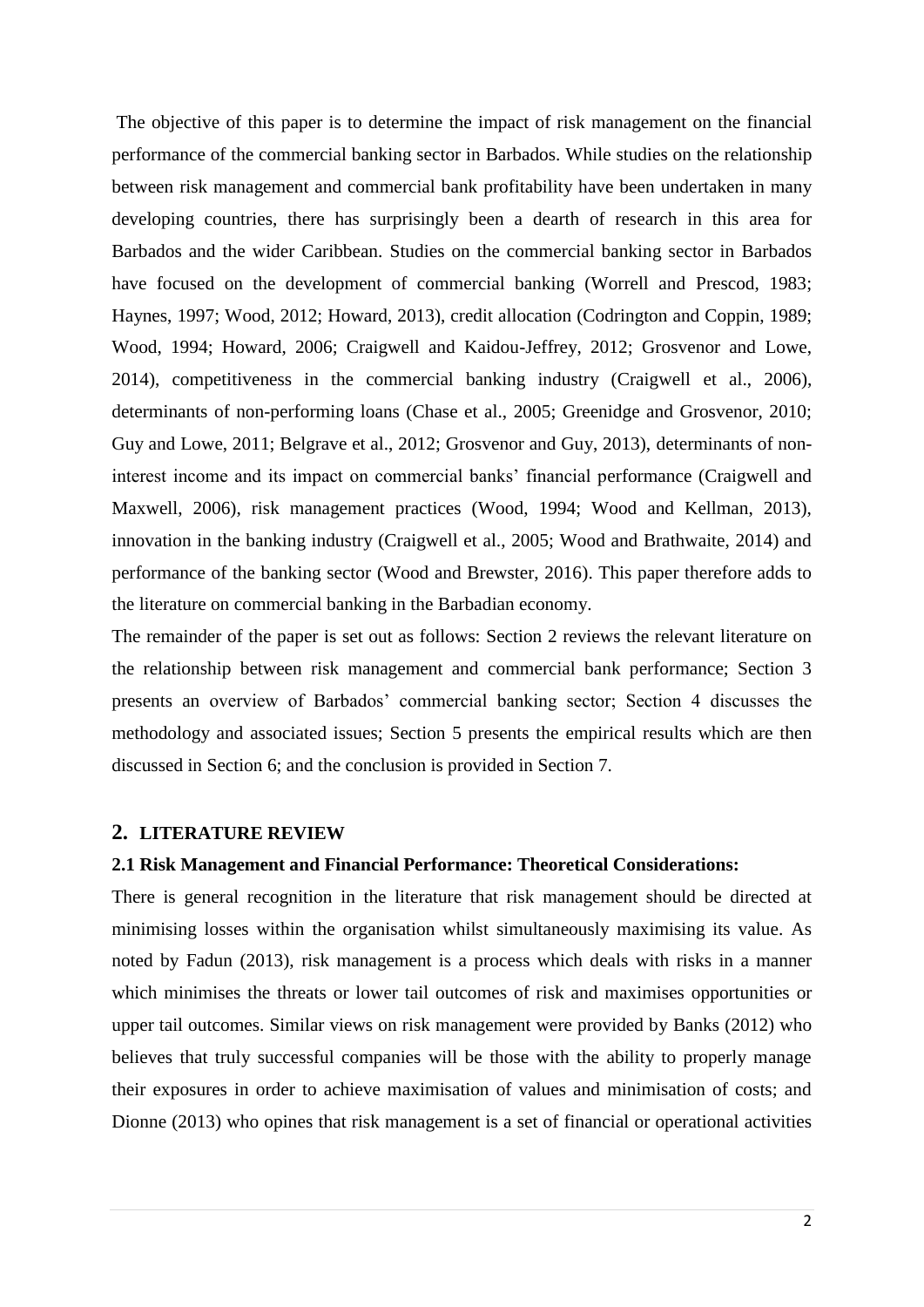which maximises firm or portfolio value through reductions in costs associated with cash flow variability.

It is well accepted in the literature that there is a positive relationship between risk management practices and performance of firms, that is, good risk management enhances the financial performance of firms. Many reasons have been identified for the beneficial impact on firm performance. First, Stulz (1996) contends that good risk management practices lead to the elimination of costly lower-tail outcomes and reduce the costs of bankruptcy which follows a prolonged period of financial distress. These bankruptcy costs include direct administration costs, the reduced expected present value of the firm, decreases in efficiency due to lowered employee morale, expected difficulties when operations are resumed and less focus on more profitable company areas due to the monopolisation of management's attention on rectifying the bankruptcy issues immediately (Stulz, 1996; Ramos, 2000). Further, firms experiencing financial distress are likely to lose the support of customers, suppliers and investors, with a consequential negative impact on profitability.

Second, risk management can add value through the prevention of the corporate underinvestment problem. A potentially significant cost of financial distress stems from the tendency of financially troubled firms to scale back on or delay new investments to preserve limited internal funds. Such firms also experience grave difficulty in accessing external capital for investment purposes. Thus, firms can create value by establishing risk management programmes which guarantee they have adequate funds or access to capital for the implementation of value-enhancing projects (Servaes et al., 2009).

Third, risk management helps an organisation to meet its objectives, such as reduction in the volatility of cash flow, protection of earnings against fluctuations, and minimisation of foreign exchange losses (Fatemi and Glaum, 2000). Schroeck (2002) proposes that ensuring best practices through efficient risk management result in increased earnings. Others have asserted that risk management reduces tax payments through the stabilising effect on reported income and the convexity of the world's tax codes (Smith, 1995; Stulz, 1996). Finally, Culp (2002) highlights that risk management adds value through reductions of overinvestment, asset substitution monitoring cost and debt overhang.

#### **2.2 Review of Empirical Work**

Research on the impact of risk management on the financial performance of commercial banks in developing countries has intensified with the advent of the financial crisis in late 2007. These studies have utilised varying estimation techniques to determine the influence of a range of risk variables on financial performance, measured as return on assets (ROA),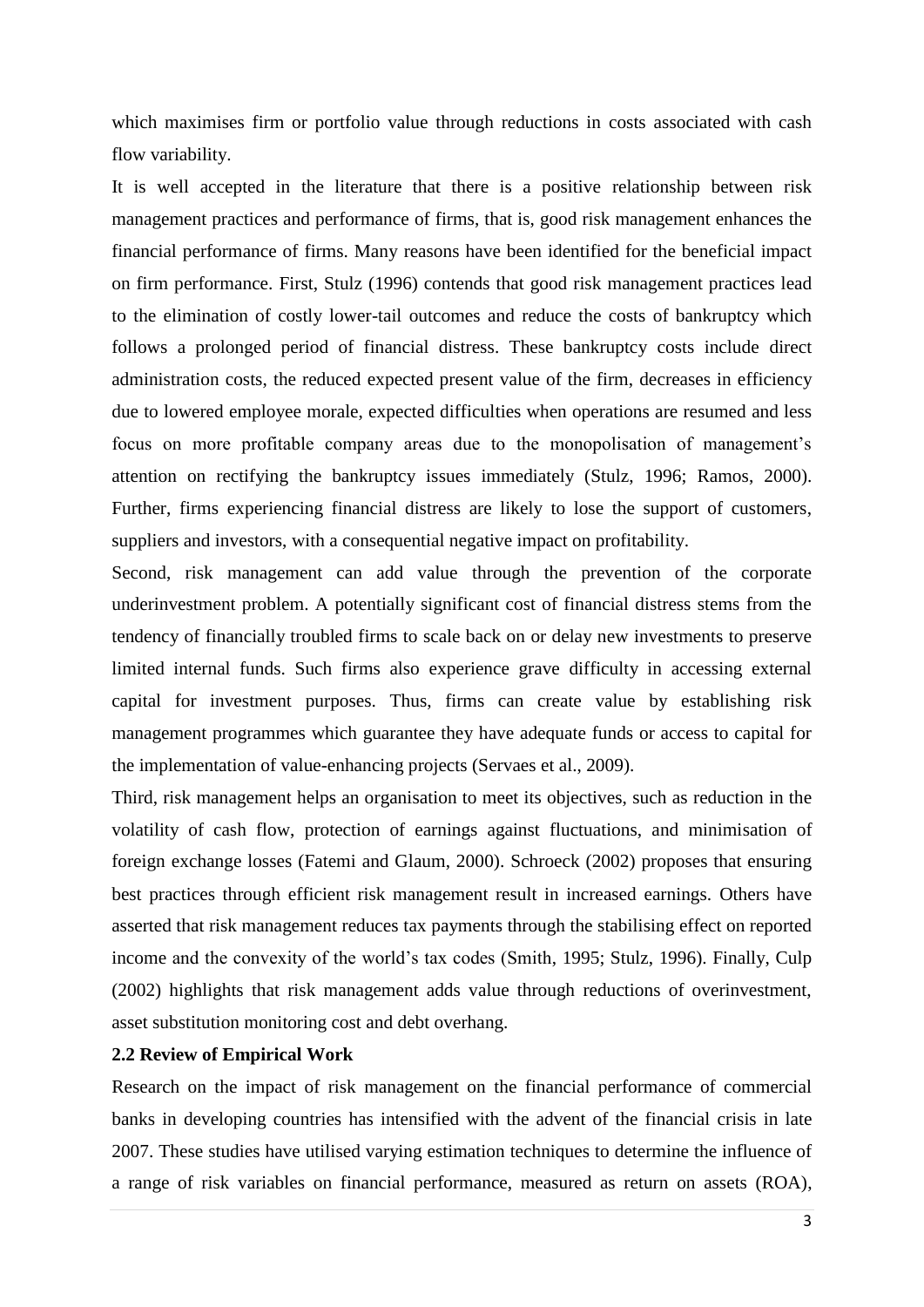return on equity (ROE), return on capital employed (ROCE), and net interest margin (NIM). Some studies were country specific while others considered groups of countries in a specific region or internationally.

Credit risk is acknowledged as the most important risk facing commercial banks. Thus, some studies have focused exclusively on examining the impact of credit risk management on the financial performance of commercial banks. Studies on commercial banks in Nigeria include Kolapo et al. (2012), Iwedi and Onuegbu (2014) and Uwalomwa et al. (2015). Kolapo et al. (2012) assessed the effect of credit risk on five commercial banks over the period of eleven years (2000 to 2010). The profitability measure was the ROA and the credit risk variables were the ratio of non-performing loans to loans and advances (NPL/LA), ratio of total loans and advances to total deposits (LA/TD) and ratio of loan loss provision to classified loans (LLP/CL). Panel model analysis was employed to estimate the determinants of ROA. The results indicated that the credit risk variables have significant impacts on financial performance: non-performing loans and loan loss provisioning were inversely related to ROA, and loans and advances were positively related to ROA. Iwedi and Onuegbu (2014) investigated the effect of credit risk management on the performance of five deposit money banks over a period of fifteen years (1997 to 2011). Panel data estimation was utilised to regress ROA on the credit proxies, non-performing loans ratio and the ratio of loans and advances to total deposits. The results indicated that both variables have a significant positive influence on financial performance. Uwalomwa et al. (2015) employed panel linear regression to assess the impact of credit risk management on financial performance for the listed banks over the period 2007 to 2011. The findings revealed that while the nonperforming loans ratio and bad debt variables have significant negative effects on financial performance of banks, the impact of the secured and unsecured loan ratio was insignificant.

Kithinji (2010) examined the effect of credit risk management on the profitability of banks in Kenya for the 2004 to 2008 period. The findings indicated that the credit proxies, amount of credit and non-performing loans, have insignificant impacts on the profitability of the commercial banks. Gizaw et al. (2015) utilised panel data estimation to assess the impact of credit risk on the profitability of eight commercial banks in Ethiopia for a period of twelve years (2003-2014). The results showed that the credit measures, non-performing loans and capital adequacy, have significant negative influence on profitability, while the impact of loan loss provisioning was positive and significant. Afriyie and Akotey (2013) examined the impact of credit risk management on the profitability of rural and community banks in the Brong Ahafo Region of Ghana. The panel regression model was employed for the estimation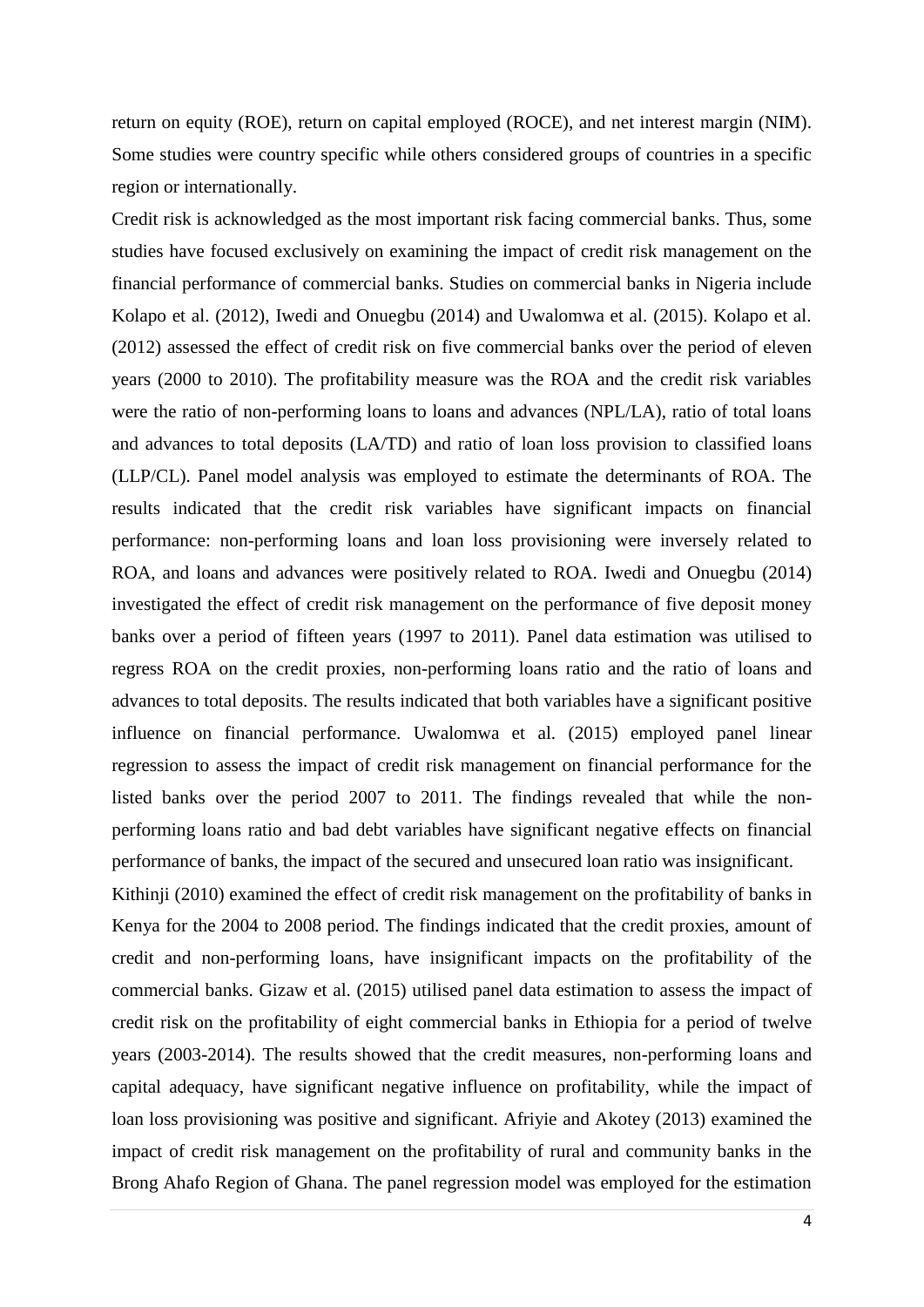and the review period was 2006 to 2010. The results indicated that non-performing loans have a significant positive impact on profitability, measured by ROE, while the influence of capital adequacy was insignificant. Boahene (2012) also found that credit risk indicators, namely non-performing loan rate, net charge-off rate and pre-provision profit as a percentage of net loans and advances were positive and significantly related with profitability measured by ROE in a study of six Ghanaian commercial banks covering the period 2005 to 2009.

Other empirical studies outside of Africa have established a significant relationship between credit risk and bank performance. For example, Li et al. (2014) investigated the relationship between credit risk management and profitability for forty-seven of the largest banks in Europe from 2007 to 2012. The results indicated non-performing loans have a significant positive effect on both profitability measures (ROA and ROE) and capital adequacy has an insignificant effect on both measures of profitability. Poudel (2012) studied the relationship between credit risk management and commercial bank profitability in Nepal for the 2001 to 2012 period. The results revealed a significant inverse relationship between commercial bank performance, measured by ROA, and credit risk measured by the default rate and capital adequacy ratio. A significant inverse relationship between credit risk and profitability was also obtained by Hosna et al. (2009) in their study of Swedish banks, and Epure and Lafuente (2012) for the Costa Rican banking industry.

Other studies have assessed the impact of a wider range of risk variables on bank performance. Adeusi et al. (2014) investigated the impact of risk management on the financial performance of ten Nigerian banks from 2006 to 2009 using panel data estimation. The explanatory variables considered included proxies for credit, capital and liquidity risks, along with managed funds. The results indicated a significant negative relationship between credit risk and financial performance, measured as ROA and ROE, whilst the capital risk and managed funds variables showed a significant positive influence on financial performance.

Soyemi et al. (2014) utilised cross-sectional Ordinary Least Squares regression to examine the relationship between risk management and financial performance for eight deposit money banks in Nigeria in 2012. The risk variables considered were credit, liquidity, operational and capital. The results showed that credit risk and capital risk have significant positive influence on ROA, whilst only credit risk has significant positive influence on ROE.

Another study on the Nigerian banking industry was undertaken by Olamide et al. (2015). The authors employed an Ordinary Least Squares regression for fourteen banks listed on the Nigerian Stock Exchange for the period 2006 to 2012. Proxies were used for credit, liquidity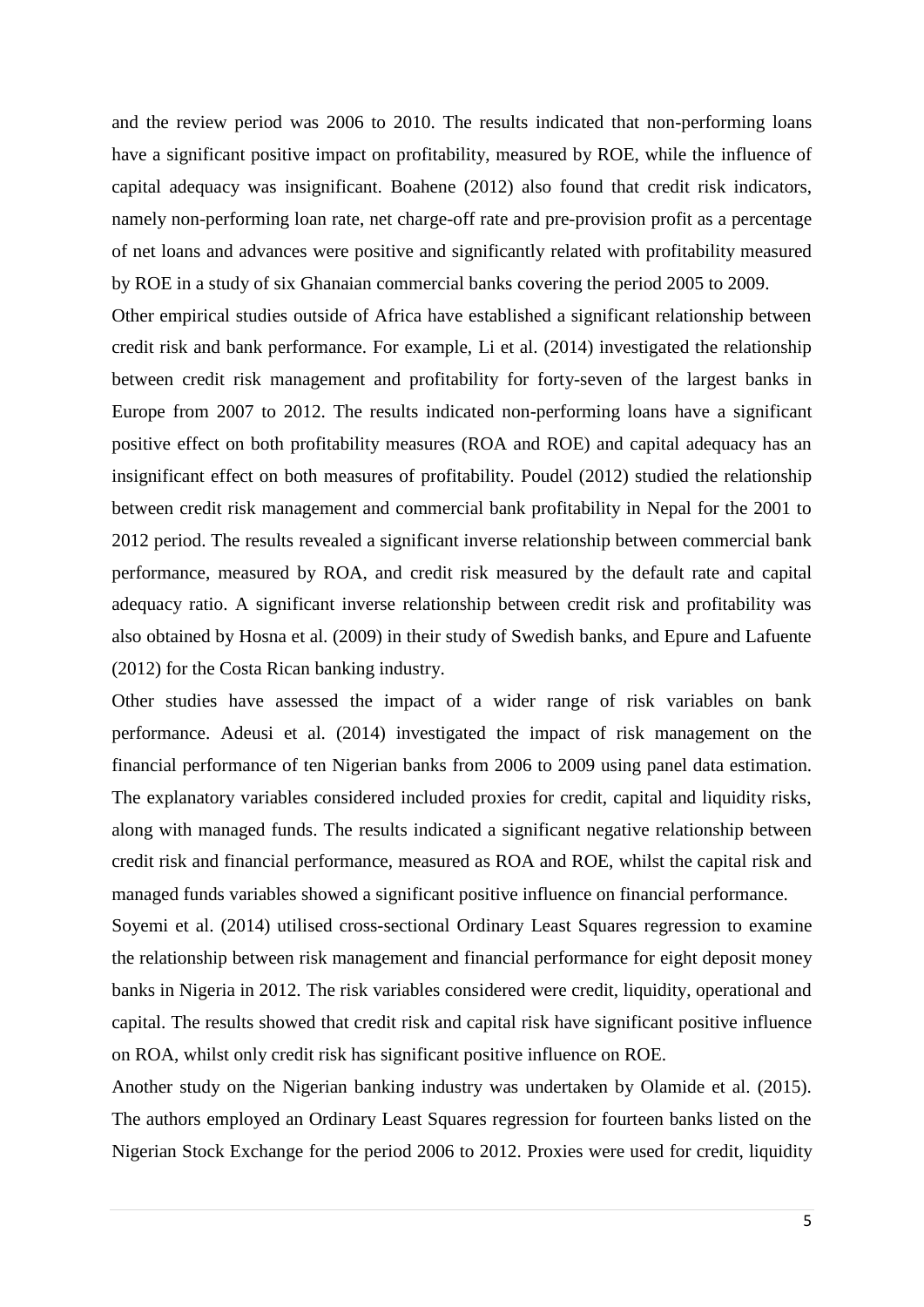and capital risks, along with risk disclosure. The results revealed that risk management has an insignificant relationship with financial performance, measured as ROE.

Hakim and Neaime (2001) examined the relationship between capital, credit and liquidity risks, and profitability measured as ROE for forty-three banks in Lebanon and sixty-two Egyptian banks over the period 1993 to 1999. The findings showed a significant negative impact of capital adequacy on bank profitability in both countries. The credit variable has a significant positive influence on profitability, while the liquidity variable's impact was insignificant across all banks.

Al-Tamimi et al. (2015) examined the influence of credit, liquidity, operational and capital risks on financial performance for eleven Islamic banks in the Gulf Cooperation Council (GCC) from 2000 to 2012. The results indicated a significant negative relationship between capital risk and operational risk when tested against ROE as the financial performance variable. In addition, capital risk was found to be the most important risk to banks in the region followed by operational risk.

Haque and Wani (2015) investigated the relationship between financial risk and financial performance of ten public and private sector banks in India from 2009 to 2013. Employing a Linear Multiple Regression model, the authors found that capital risk and insolvency risk exerted a significant positive influence on financial performance, whilst the impact of credit risk was significantly negative. Further, interest rate risk and liquidity risk showed an insignificant positive relationship with financial performance.

Drzik (2005) also highlighted the importance of risk management. His results indicated that investments into risk management by financial institutions in the USA after the 1991 recession helped to lower earnings and loss volatility during the 2001 recession. When bank performance was compared between the two recessionary periods, the analysis showed that due to superior capacity to measure and manage risk by 2001, risk-taking decisions were enhanced, bank credit portfolios were better diversified, pricing was improved and risk transfer through the use of capital markets was greater. These improvements translated to fewer losses and better risk-adjusted returns.

While previous studies utilised secondary data, Ariffin and Kassim (2011) collected primary data through questionnaires in their examination of the relationship between risk management practices and financial performance of eight Islamic banks in Malaysia. The results showed that banks with better risk measuring and monitoring practices recorded higher ROAs. Also, banks with higher ROE tend to practice better internal control practices.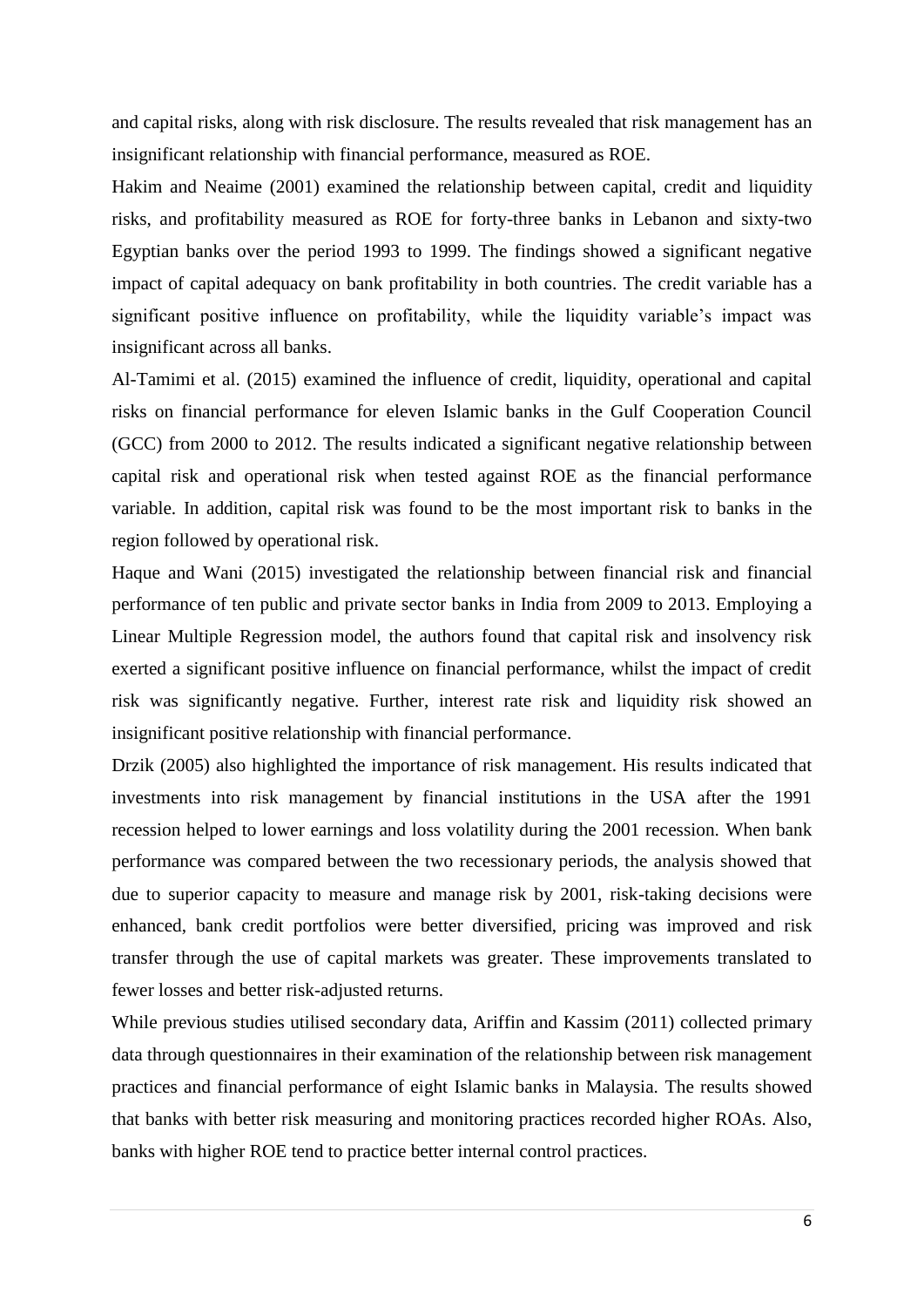Outside of risk, there are other bank-specific factors which may have an impact on banks' financial performance or profitability. These factors, which exemplify a bank's internal characteristics, include but are not limited to bank size, bank age, productivity growth and capital structure. Researchers have also considered the impact of external (environmental) or macro factors on banks' financial performance. With regard to the external factors, the most widely used are interest rates, economic growth, inflation, financial market structure (represented by regulatory conditions or concentration) and ownership structure.

Javaid et al. (2011) utilised the Pooled Ordinary Least Squares (POLS) method to analyse the internal determinants of the top ten Pakistan banks' profitability over the period 2004 to 2008. The results indicated that bank size has a significant negative effect on ROA, while the capital ratio and asset composition variables have significant positive influence on ROA. The liquidity proxy was found to have an insignificant effect on bank profitability. Another study on Pakistan was undertaken by Dawood (2014) who evaluated the impact of cost efficiency, liquidity, capital adequacy, deposits and bank size on the profitability of twenty-three commercial banks over the period 2009 to 2012. The results revealed that cost efficiency and liquidity have significant negative influence on ROA, while capital adequacy has a positive and significant impact on ROA. However, the other variables deposits and bank size did not demonstrate any significant influence on profitability.

Ani et al. (2012) undertook an empirical assessment of select internal determinants of profitability for fifteen Nigerian banks over a ten-year period from 2001 to 2010. The results revealed that the capital ratio and asset composition have significant positive influence on ROA, while the impact of bank size was found to be insignificant. Similarly, Almumani (2013) examined the bank-specific factors determining profitability of thirteen Jordanian commercial banks listed on the Amman Stock Exchange over the 2005 to 2011 period. The major outcome of the study was that the cost management variable has a strong negative influence on bank profitability, measured as the ROA. The other variables liquidity, credit composition, credit risk, capital adequacy and bank size did not show any significant effect on profitability.

Some early studies provided mixed results when the impact of various internal and external determinants of bank performance was examined. Molyneux and Thornton (1992) executed a study based on previous methodologies employed by Short (1979) and Bourke (1989). The authors examined the determinants of bank performance for a pooled sample of eighteen countries across Europe from 1986 to 1989. The results indicated a statistically significant positive relationship between return on capital and concentration. A positive relationship was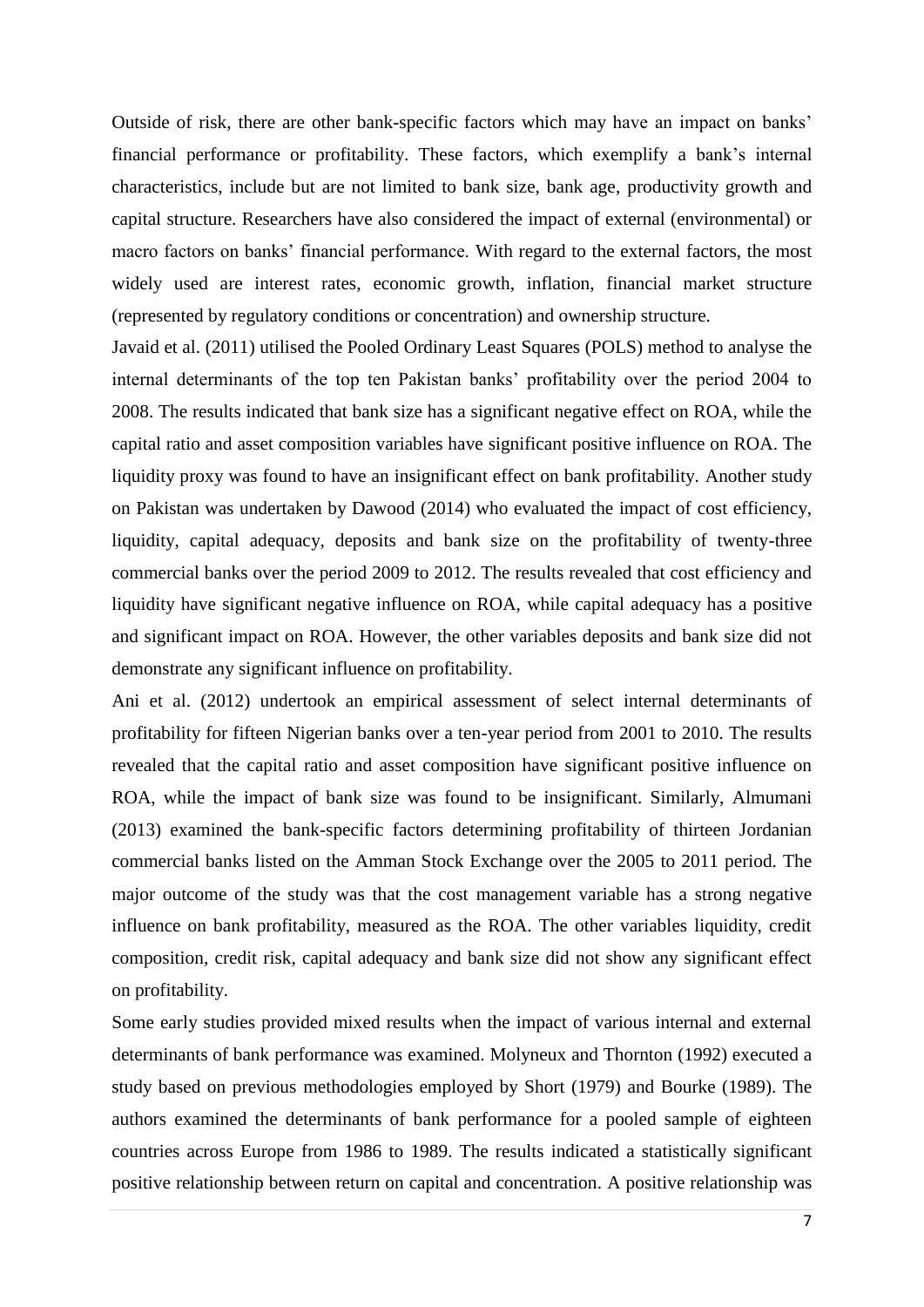also revealed between return on capital and nominal interest rates. Furthermore, there was a statistically significant positive relationship between government ownership and return on capital, which is contrary to the findings of Short (1979) and Bourke (1989). As it relates to asset-based returns, Molyneux and Thornton (1992) found that capital ratios and nominal interest rates were positively related to profitability. These results coincide with the findings of Bourke's study. In addition, government ownership and staff expenses have a positive influence on profitability and concentration has a statistically significant positive influence on profitability in that sample. Alternatively, liquidity was found to have a weak inverse relationship with profitability.

Demirguc-Kunt and Huizinga (1999) used bank-level data for the period 1988 to 1995 for eighty countries to study the determinants of bank profitability. The variables used encapsulated bank characteristics, bank taxation, macroeconomic determinants, financial structure, deposit insurance regulations, and legal and institutional indicators. The findings highlighted that banks were less profitable when they have high levels of non-interest earning assets and when deposits are their main source of funding. International ownership usually translated to higher profitability for banks in developing countries whilst the relationship was opposite for industrialised nations. From an examination of the effects of the macroeconomic variables, there was a positive relationship with inflation and profitability. High real interest rates were also associated with higher profitability, especially in developing countries. Furthermore, lower market concentration usually led to lower profits and banks which operate in sectors with higher competition were also less profitable.

Athanasoglou et al. (2005) examined bank-specific, industry-specific and macroeconomic determinants of bank profitability for an unbalanced panel of Greek banks over the period 1985 to 2001. The findings showed that capital and productivity were positively related to profitability whilst credit risk and expenses management have the opposite relationship. Size is the only firm-specific variable tested which does not have a statistically significant impact on profitability. From an industry perspective, ownership status and concentration were also found to have an insignificant impact on profitability for the review period. Finally, the macro-determinants of inflation and cyclical output were found to have positive and significant effects on the financial performance of the banking sector.

Flamini et al. (2009) investigated the determinants of commercial bank profitability in fortyone countries across Sub-Saharan Africa for the period 1998 to 2006. As it relates to bankspecific variables, the study focused on measures of credit risk, activity mix, capital, size and market power. The results showed that higher profitability is concurrent with larger banks,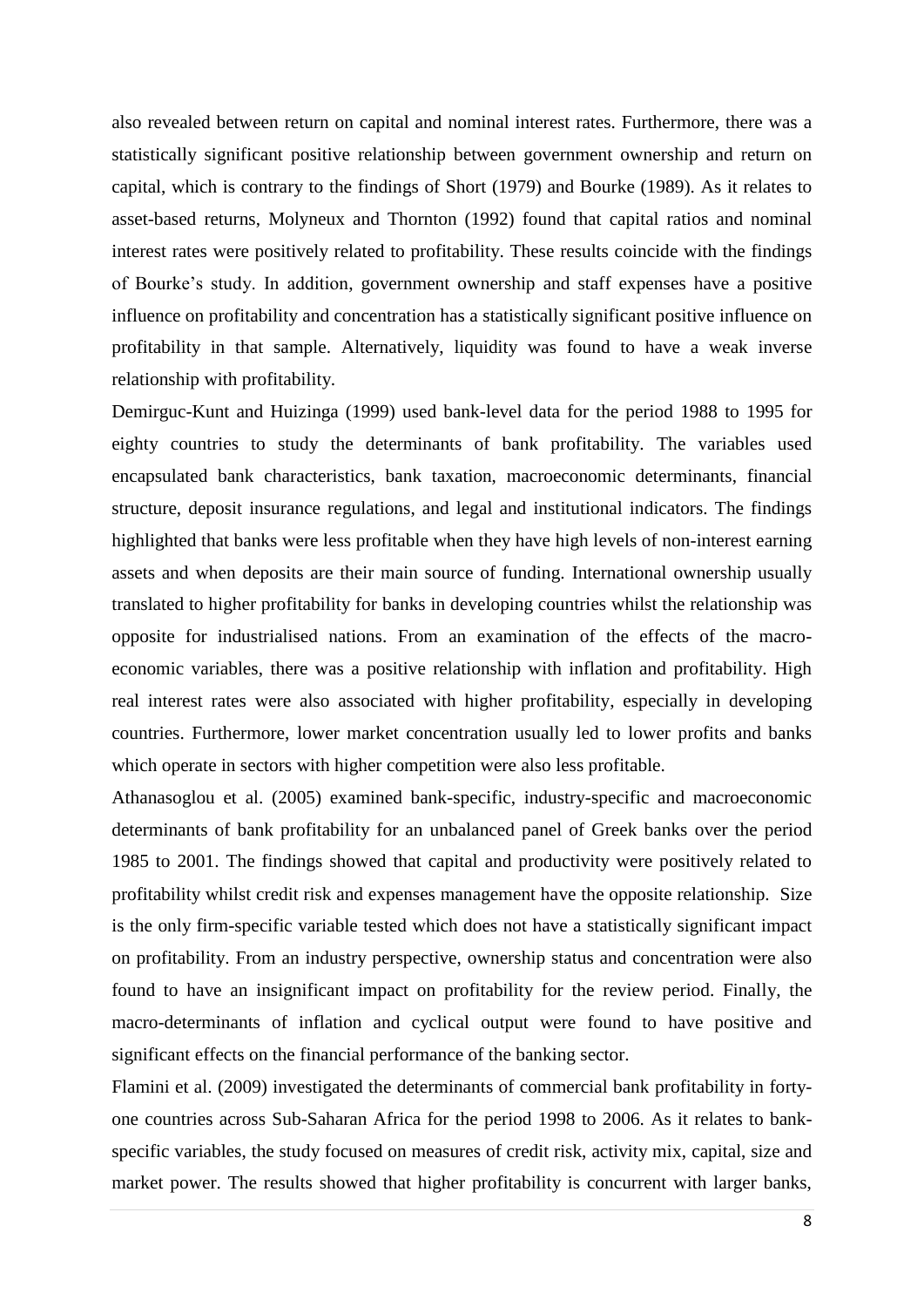activity diversification and private ownership. The study also examined macroeconomic determinants of profitability, more specifically cyclical output and inflation, which have a significant and positive effect on bank profitability.

In examining the Caribbean, only one similar study was found. Moulton (2011) assessed the bank-specific and macroeconomic determinants of bank profitability in Jamaica. A Generalized Method of Moments technique was applied to a panel of fifteen banks using quarterly data over the period 2000 to 2010. The results indicated that the bank-specific variables: bank expenditure, bank capital, credit risk and size have significant negative influences on profitability measured as ROA, while non-interest income and the market structure variables were found to have significant positive impacts on ROA. Regarding the macroeconomic variables, improvements in the stock market, economic growth and inflation have significant positive influences on banks' profitability. There was also evidence of persistence of profitability through the significantly positive coefficient of the lagged endogenous variable, ROA(-1).

# **2.4 Summary of Literature Review**

Risk management helps in adding value to the firm by either reducing costs and/or increasing revenues, thus impacting the firm's financial performance.

Emerging from the literature review is the observation that there are critical factors separate to risks which impact commercial bank performance. These factors are generally categorised as internal determinants (size, structure and internal efficiencies) and external determinants which tend to be macroeconomic variables that exert some influence on the operating environment of commercial banks and by extension their performance.

# **3. COMMERCIAL BANKING IN BARBADOS**

Commercial banking began in Barbados with the establishment of the Colonial Bank (later to become Barclays Bank) in 1837. Indigenous banking began in 1978 with the opening of the Barbados National Bank. Today however, the banking system is dominated by foreign-owned banks with headquarters in Canada, and Trinidad and Tobago.

The banking industry in Barbados conforms to the theoretical requirements of oligopoly: only a few firms in the industry so that the actions of one can affect the profits of another; bank deposits and loans are homogenous commodities and the number of banks is restricted by barriers to entry like the dominant position of established banks and financial regulations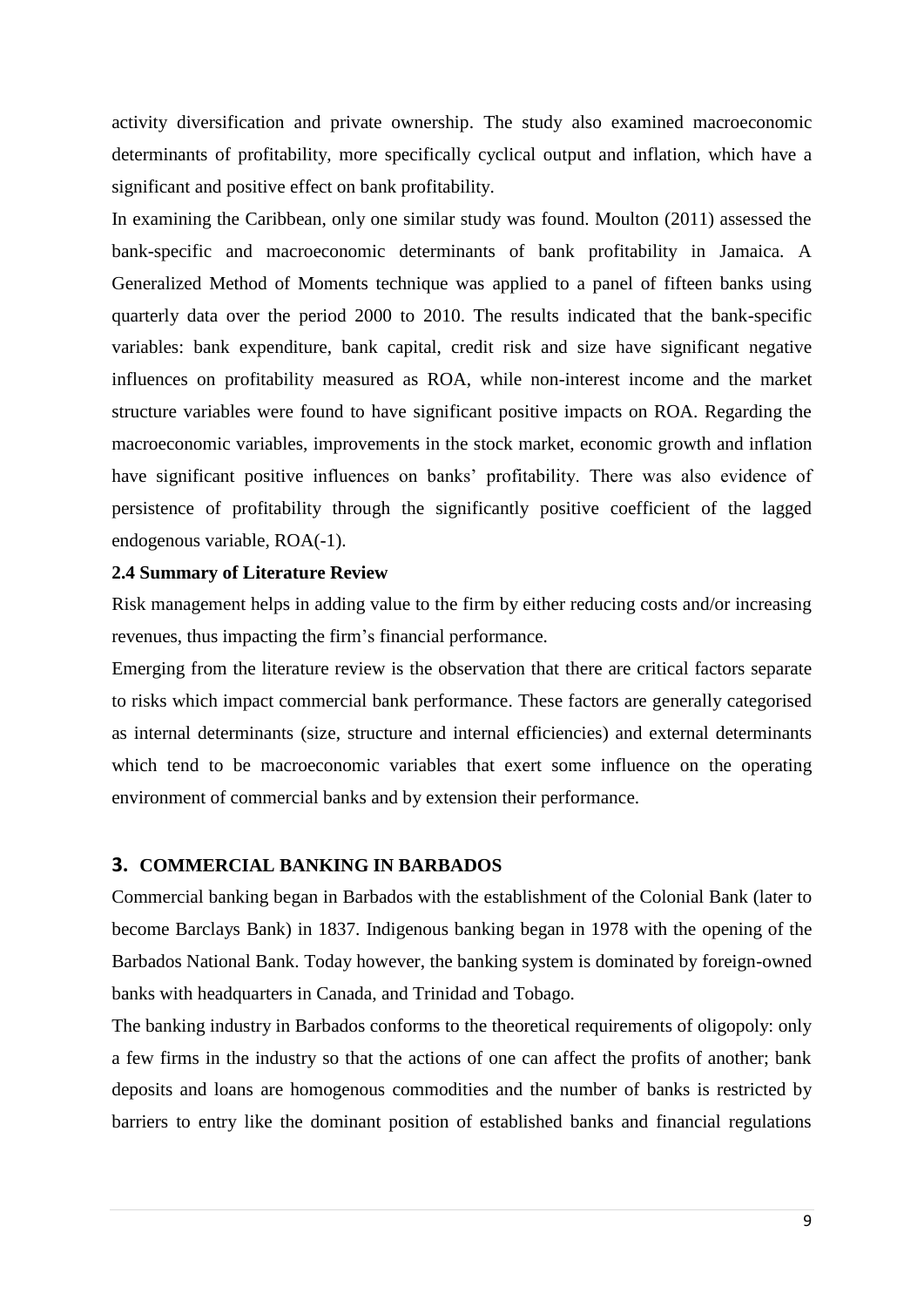(Wood, 2012). Commercial banks dominate the financial system, accounting for 60% of total assets, 80% of total deposits and 72% of all lending (Central Bank of Barbados, 2014).

Since 2002 a series of changes have taken place in the banking sector resulting in the merger and acquisition of some commercial banks. As at 2017 the commercial banks licensed to operate in Barbados were the Bank of Nova Scotia, CIBC FirstCaribbean Bank (a merger of Barclays Bank PLC and Canadian Imperial Bank of Commerce (CIBC)), First Citizens Bank (Barbados) Limited (formerly Bank of Butterfield), Republic Bank (Barbados) Limited (formerly the Barbados National Bank), and RBC Royal Bank (Barbados) Limited (a merger of Royal Bank of Trinidad and Tobago (RBTT) and Royal Bank of Canada).

Over the years, the commercial banks have invested heavily in technology. The automatic teller machine (ATM), telebanking and internet banking services are among the advances which have made banking more convenient for all ages. Also, there has been a rapid increase in the use of debit and credit cards, especially for security purposes (Wood and Brathwaite, 2014). These advances have improved the productivity and efficiency in commercial bank operations by lowering the cost per transaction, increasing the speed of transactions and reducing the possibility of human error (Wood and Brewster, 2016). In a study on ATM usage and productivity in the Barbadian banking industry over the period 1979 to 2001, Moore et al. (2003) found that after the technology was fully implemented and was being used effectively, the productivity gains for the banks ranged from 3% to 17% in a given year. In another study on innovation and efficiency, Craigwell et al. (2005) found that the average Barbadian bank was relatively efficient when compared with their international counterparts and that bank size, financial innovation and income growth were the most important determinants of efficiency within the banks.

The issue of competitiveness within the Barbadian banking industry was addressed by Craigwell et al. (2006). Using panel data for the 1991 to 2004 period, the authors provided evidence that competition increased for the period 1991 to 2002 and again in 2004. Also, competition declined in 2003, which the authors attributed to the reduction in the number of banks due to merger and acquisition activity. Other research has focused on competition from non-bank financial institutions. Craigwell et al. (2006) placed emphasis on developments such as the establishment of the Barbados Stock Exchange (BSE) and advances in the mutual fund and credit union industries. However, given the rapid growth in the credit union industry, Belgrave et al. (2006) chose to investigate the interaction between bank activities and credit union activities during 1994 to 2000. The conclusion drawn was that the entities were not in direct competition with each other. This meant that despite the challenge posed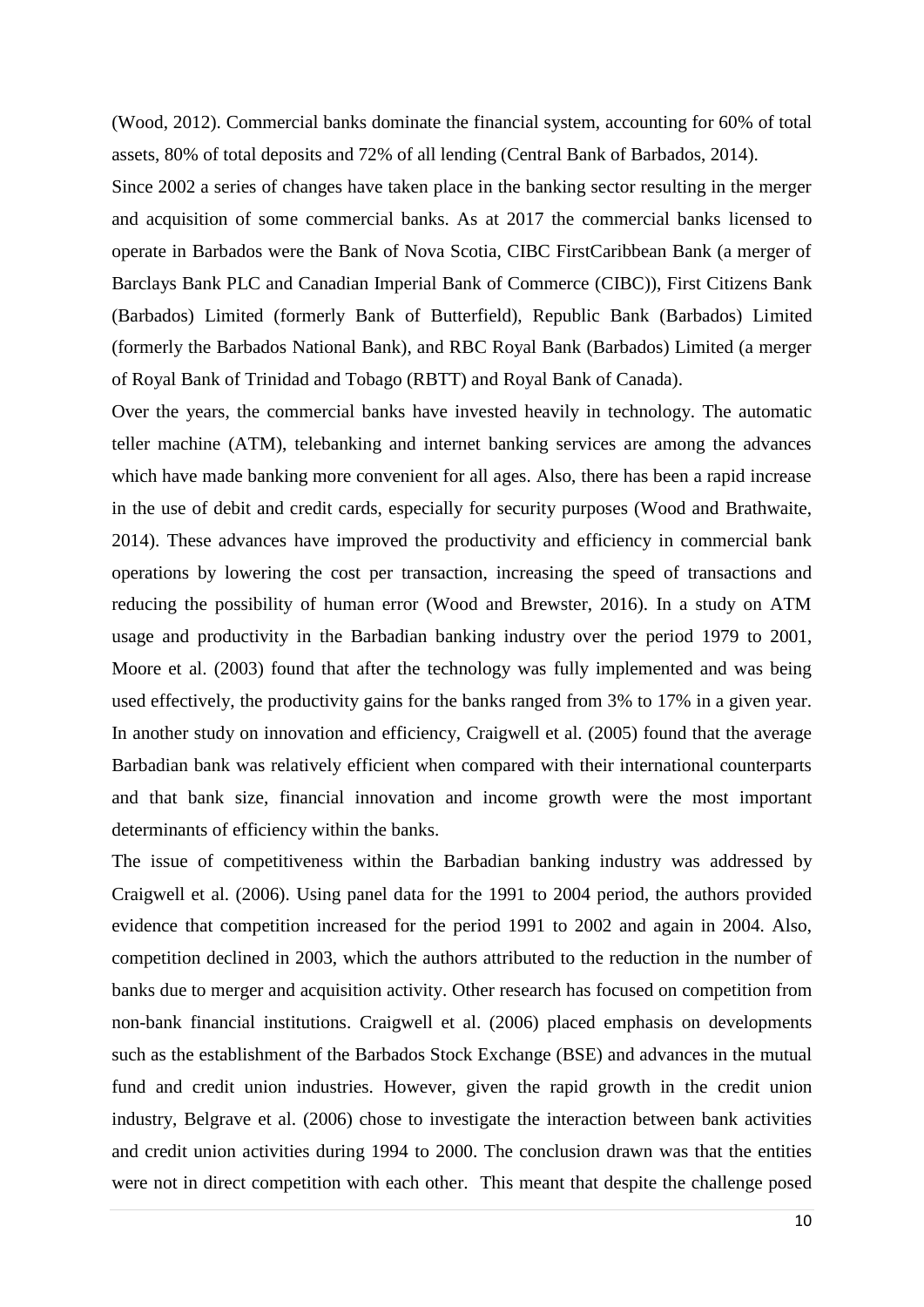by credit unions to commercial banks, especially due to similarities in products offered, banks still remained dominant in the sector.

Another development shaping the banking sector was the establishment of the Central Bank of Barbados (CBB) in 1972. The Central Bank of Barbados is the chief regulator of the banking system in Barbados. Within its mandate for prudential regulation, the CBB monitors the operations of the commercial banks (and finance companies, merchant banks and trust companies) on the basis of the Financial Institutions Act 1997. It also has responsibility for the regulation of international or offshore banks on the basis of the Financial Services Act 2002 (Wood and Clement, 2015). Over the years the CBB has implemented many policies. For example, credit controls were employed to reduce the risk to export-oriented sectors (Worrell and Prescod, 1983); minimum requirements were set relating to capital and reserves (Haynes, 1997); and interest rate policies and foreign exchange controls were also issued to commercial banks. The CBB was aware of emerging risks and implemented these regulatory requirements to curtail possible negative outcomes, ensuring the banking sector's stability.

In the area of lending, commercial banks dominate the financial system. Since 2000 most of the credit extended by the banks went to the personal sector, followed by tourism, distribution, professional and other services, and the government. Loans are heavily collateralized. Wood (1994) reported that in 1991 about 99% of loans allocated by the foreign-owned commercial banks were secured by some form of collateral and Howell (2014) found there was no material change in the situation in 2013.

The impact of the global financial crisis on the performance of the commercial banking sector was examined by Wood and Brewster (2016). The analysis showed that the Barbadian financial sector did not experience the adverse effects of the crisis directly because of its lack of integration with the international financial system. However, the economy was plunged into recessionary conditions. There was declining export performance, especially in the heavily-reliant tourism sector; reduced foreign capital inflows; declining remittances flows; increased unemployment; shrinking government revenues and larger fiscal deficits; and a surge in the level of government indebtedness (Downes et al., 2014). The harsh economic circumstances introduced higher levels of uncertainty in the economy and a greater level of risk aversion among the household and business sectors. The resulting impact was a decline in loan demand and supply, increase in loan delinquency and weakened credit quality, thus leading to decreased profitability and performance of the banks.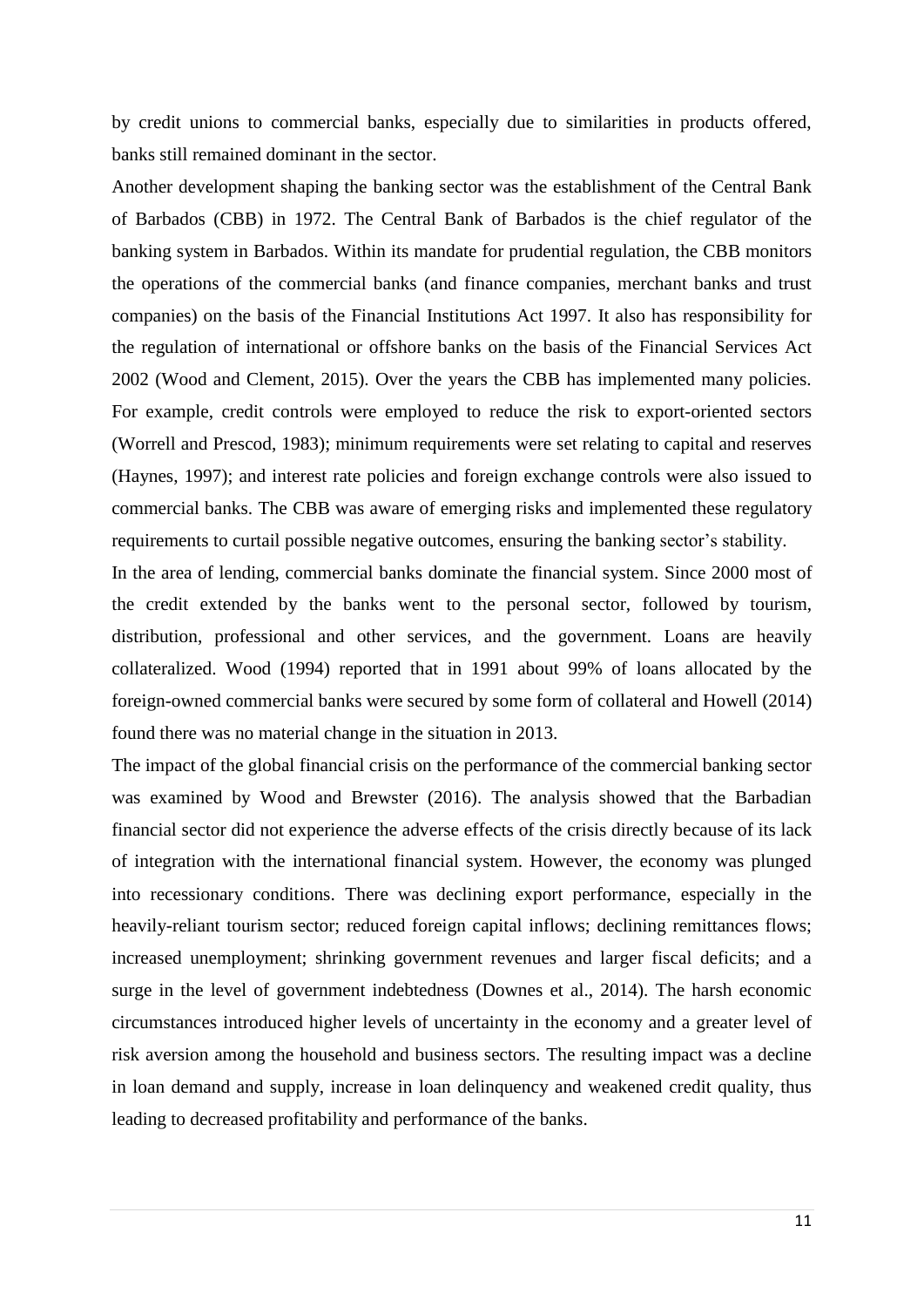#### **4. METHODOLOGY AND DATA ISSUES**

The paper investigates the impact of risk management on the financial performance of the commercial banking sector in Barbados. We utilise a multiple regression model which includes a number of risk variables and other factors which might influence the banks' financial performance. The estimated model is of the following form:

### $ROA = f(X_1, X_2, X_3, X_4, X_5, X_6, X_7, X_8, X_9, X_{10})$

where ROA is return on assets, the measure of financial performance and is the ratio of net income to total assets;  $X_1$  is credit risk, CREDRISK, measured using the non-performing loans (NPL) ratio, which is a ratio of total non-performing loans to total loans;  $X_2$  is capital risk, CAPRISK, proxied by the capital ratio which is total capital as a share of total assets;  $X_3$ is operational risk, OPERISK, proxied by the cost to income ratio which is operating expenses as a proportion of gross earnings;  $X_4$  is liquidity risk, LIQRISK, measured through the loan to deposit ratio;  $X_5$  is interest rate risk, INTRISK, which is the percentage change in net interest margins;  $X_6$  is country risk, CTYRISK, measured by the ratio of commercial bank foreign assets held by countries with good credit ratings as determined by Moody's to total foreign assets of the commercial banks;  $X_7$  is GDPGR, which is indicative of the country's economic growth;  $X_8$  is inflation rate, INFL, calculated using the consumer price index;  $X_9$  is prime lending rate, BLR, which is a measure representing interest rates; and  $X_{10}$  is the logarithm of the country's money supply, MSUP, which is representative of market growth/competition.

The data used were obtained from the Central Bank of Barbados and consisted of various ratios, the sector's aggregated income statements and balance sheets. Data were also sourced from the Central Bank of Barbados Statistical Database, particularly on the macroeconomic variables.

The review period of 2000 to 2015 was chosen because it encapsulates a period of booms and crises in the Barbadian economy. Furthermore, it captures a time when the attitude toward risk management was changing for both the commercial banks operating in Barbados and their regulator (Wood and Kellman, 2013). For these reasons, it will be interesting to test the impact of risk management on the financial performance of the commercial banks.

Manual variable calculation was done with the assistance of Microsoft Excel and the econometric model was estimated using the Eviews 8 package. Descriptive statistics were derived in order to summarise the data with the generation of means, standard deviations, minimum and maximum values. The correlation matrix for the variables was also examined.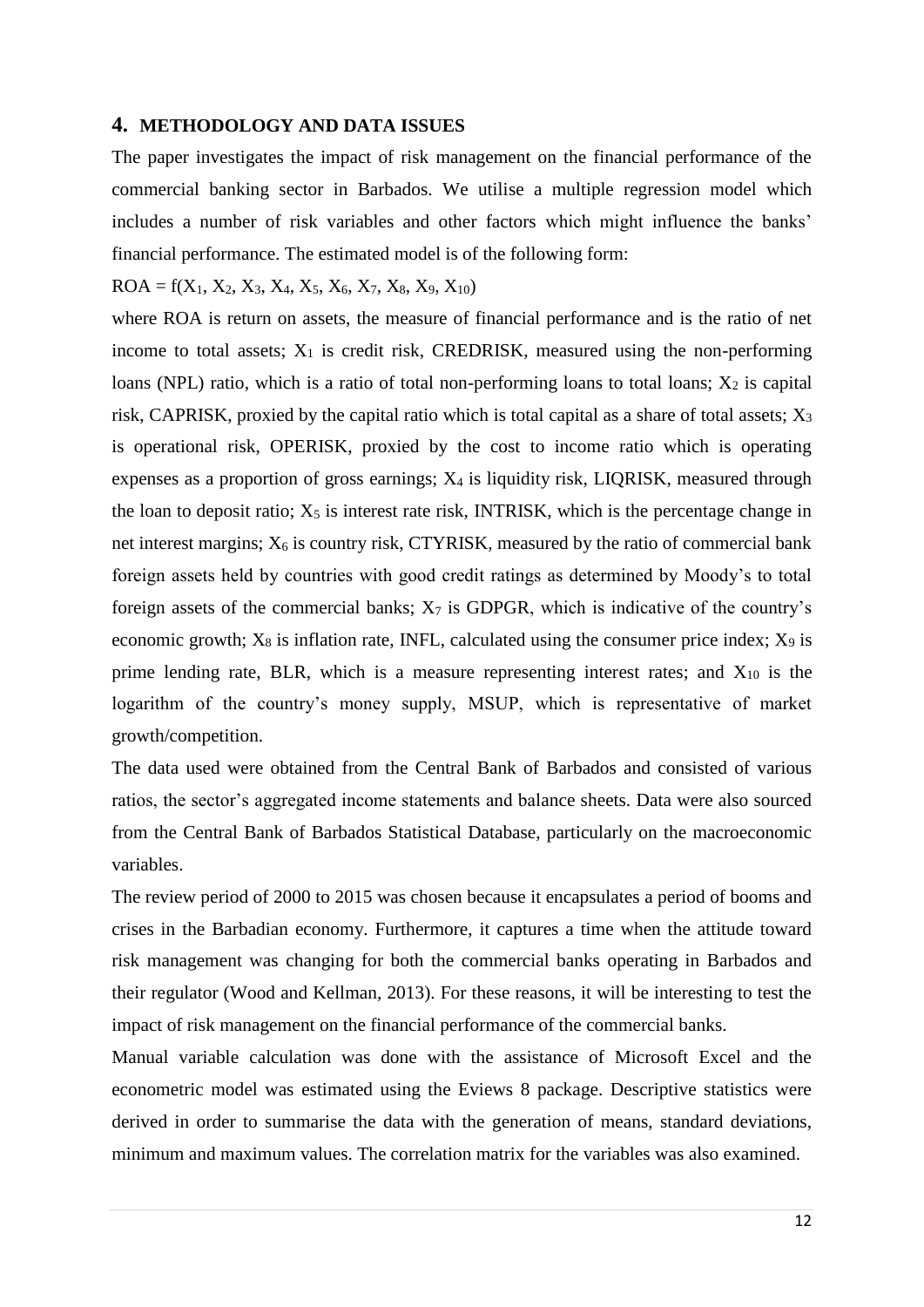The choice of variables for the econometric model was heavily influenced by the literature review, particularly the research undertaken on the Barbadian banking sector which highlighted key sector features. Similar to the majority of cited studies, ROA is the measure of financial performance. This ratio indicates how profitable a bank is relative to its assets and illustrates how well management is employing the bank's total assets to make a profit.

The study by Wood and Kellman (2013) was extremely useful as it specifically identified the main risk exposures faced by Barbadian commercial banks. These risks: credit, operational, country/sovereign, interest rate, liquidity and market risk are the exposures that risk managers in Barbados paid attention to and had systems in place to actively measure and manage. The findings of the paper also indicated that the commercial banks believe that risk management has an impact on their financial performance and is part of the main business of the bank. However, in our analysis we discounted market risk given the close relationship between market risk and interest rate risk, and the fact that the Barbadian commercial banking sector is very limited in its trading of commodities, equities and foreign exchange which limits market risk (Central Bank of Barbados, 2011).

The risk ranked most important by Barbadian banks is credit risk (Wood and Kellman, 2013). The non-performing loans ratio highlights the proportion of the entire loan portfolio which is in default due to borrowers not making their payments. The ratio naturally indicates commercial banks' settlement risk which affects their anticipated cash flows since banks depend heavily on this interest income. Hence, commercial bank profitability is expected to be adversely affected by credit risk.

Despite capital risk not being prioritised by the industry according to Wood and Kellman (2013), we thought it necessary to include the variable in the model. Barbadian banks have been long characterised as well capitalised. The industry has consistently recorded capital adequacy ratios (CAR) well above the BASEL recommended 8%. Banks with strong capital positions can pursue business opportunities more aggressively and are better able to deal with issues regarding unexpected losses; this therefore contributes positively to profitability (Athanasoglou et al., 2005). In trying to determine the relationship between CAPRISK and ROA, a limitation arose. The Central Bank of Barbados only started to capture CAR in 2005, thus leaving a fair portion of the review period without data points. Ultimately, the capital ratio was the chosen variable to capture capital risk as was done in other studies, with the limitation of not adjusting assets for risk.

Christie-Veitch (2004) deduced that the framework was not present to properly manage operational risk in Caribbean banks. This conclusion provides further support for the threat of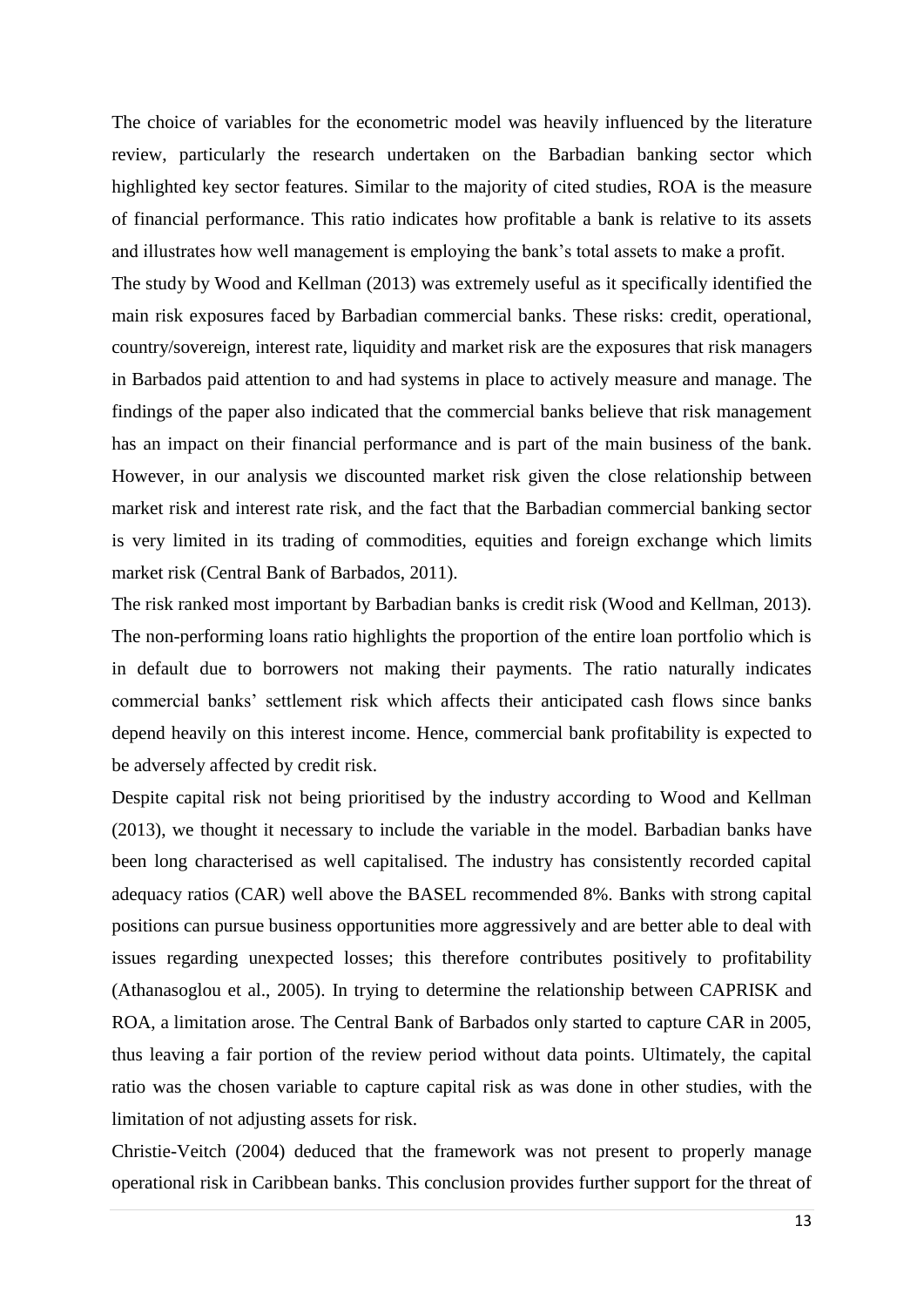operational risk to the Barbadian banking industry. The cost to income ratio signals how banks are handling their expenses relative to profits and essentially highlights their expense management. The more efficiently the expenses are managed, the less costly it is for the bank which results in increased profitability. Therefore, the anticipated impact of operational risk on financial performance is negative.

Liquidity risk was not ranked highly as a major risk exposure to the sector but it was actively managed according to the research by Wood and Kellman (2013). The Barbadian banking industry has long been described as very liquid due to the persistent excess liquidity within the system. This makes it necessary to examine the impact that this feature has on the financial performance of the commercial banks in operation. The loan to deposit ratio reflects the utilisation of funds policy of the banks as it measures the proportion of deposits used for loans. An increase in this ratio will enhance profitability provided that effective management of the loans portfolio is being achieved. Conversely, when banks hold excessive amounts of liquidity it comes at a cost, thereby impacting on profitability in an adverse manner.

We utilise the percentage change in net interest margins to capture interest rate risk. The net interest margin is a ratio which accounts for interest income less interest expense in relation to average earning assets and as such allows analysts to examine the interest spread as a proportion of earning assets. Following Tafri et al. (2009) and Haque and Wani (2015), we anticipate that INTRISK will impact positively on the financial performance of banks.

Based on our proxy for country risk (ratio of commercial banks foreign assets held by countries with good credit ratings as measured by Moody's to total foreign assets of the commercial banks), we expect that CTYRISK will impact positively on bank profitability. When the ratio increases, it means that the banking sector's foreign assets to be serviced are held with increasingly more investment grade countries. This results in the risk of default from these countries being lower due to the high credit rating. This is indicative of lower possibility of disruptions in anticipated cash flows from entities in these countries which results in more secure and increased profitability of commercial banks.

The control variables, GDPGR and INFL, have been popular macroeconomic variables used when examining determinants of bank profitability. These variables normally relate to bank profitability positively. GDP growth rate is a signal of improvement in the country's economic performance. As the growth rate increases, there is higher demand for interest and non-interest activities. This increased demand for banking activities leads to higher profitability for these entities. This profitability is further secured due to the fact that during periods of economic growth, the instances of loan default are reduced which ensures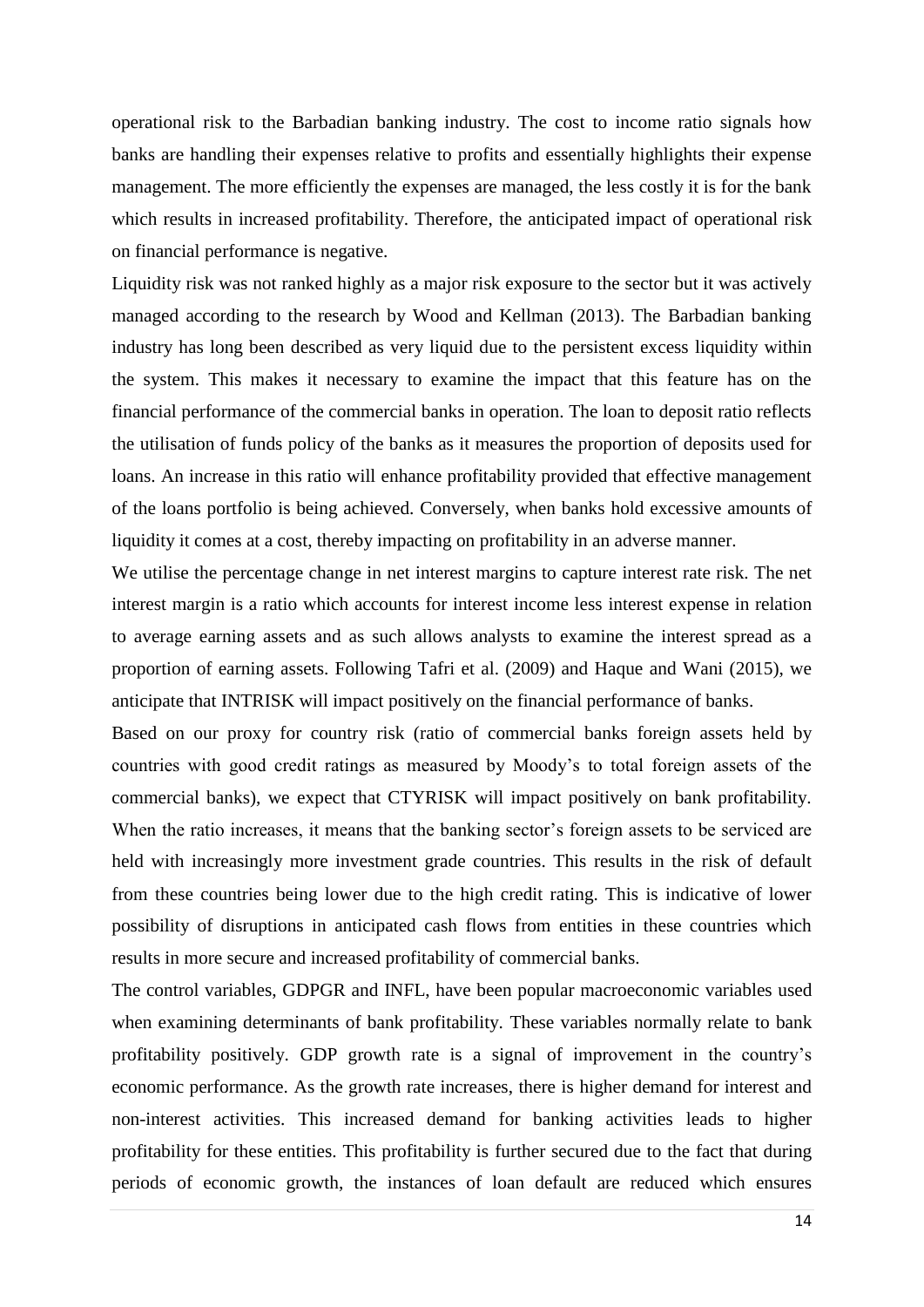profitability. With regard to inflation, increases in inflation prompt commercial banks to raise their lending rates in order to maintain their incomes. Due to the increases in lending rates, profit margins will widen and ultimately increases in financial performance or profitability occur. Thus, the influence of both GDPGR and INFL, on ROA, is expected to be positive.

The same positive impact is expected to be found for the measure for real interest rates, BLR. This relationship was confirmed by Demirguc-Kunt and Huizinga (1999) who found the result was especially robust for developing countries as demand deposits usually pay extremely low rates. The final control variable, MSUP, is market growth/competition. Growth in money supply can lead to market growth which in turn stimulates competition. The increased competition may result in banks exhibiting riskier behaviour in the pursuit of profits which actually decreases profits (Molyneux and Thornton, 1992). Thus, the impact of MSUP on financial performance is anticipated to be negative.

## **5. EMPIRICAL RESULTS**

The summary statistics and trends for the variables are presented in Table 1 and Figures 1 to 10 in the Appendix, respectively.

#### **5.1 Descriptive Statistics**

| <b>Variable</b> |          |                |                | Std.  |                     |
|-----------------|----------|----------------|----------------|-------|---------------------|
|                 | Mean     | <b>Maximum</b> | <b>Minimum</b> | Dev.  | <b>Observations</b> |
|                 |          |                |                |       |                     |
| <b>ROA</b>      | 0.014    | 0.021          | 0.007          | 0.004 | 64                  |
| <b>CREDRISK</b> | 0.079    | 0.139          | 0.024          | 0.034 | 64                  |
| <b>CAPRISK</b>  | 0.069    | 0.101          | 0.024          | 0.023 | 64                  |
| <b>OPERISK</b>  | 0.599    | 0.823          | 0.300          | 0.067 | 64                  |
| <b>LIQRISK</b>  | 0.632    | 0.756          | 0.492          | 0.063 | 64                  |
| <b>INTRISK</b>  | 0.002    | 0.202          | $-0.172$       | 0.076 | 64                  |
| <b>CTYRISK</b>  | 0.699    | 0.975          | 0.247          | 0.197 | 64                  |
| GDPGR*          | $-0.035$ | 3.052          | $-4.971$       | 1.256 | 64                  |
| INFL*           | 3.844    | 9.432          | $-1.061$       | 2.688 | 64                  |
| BLR*            | 8.604    | 10.450         | 7.250          | 0.949 | 64                  |
| <b>MSUP</b>     | 14.851   | 15.228         | 14.139         | 0.295 | 64                  |

#### **Table 1 showing summary descriptive statistics**

\* Figures input as percentages

The Barbadian banking industry has consistently recorded profits over the period 2000 to 2015. However, despite this profit persistence, in the latter years of the review period the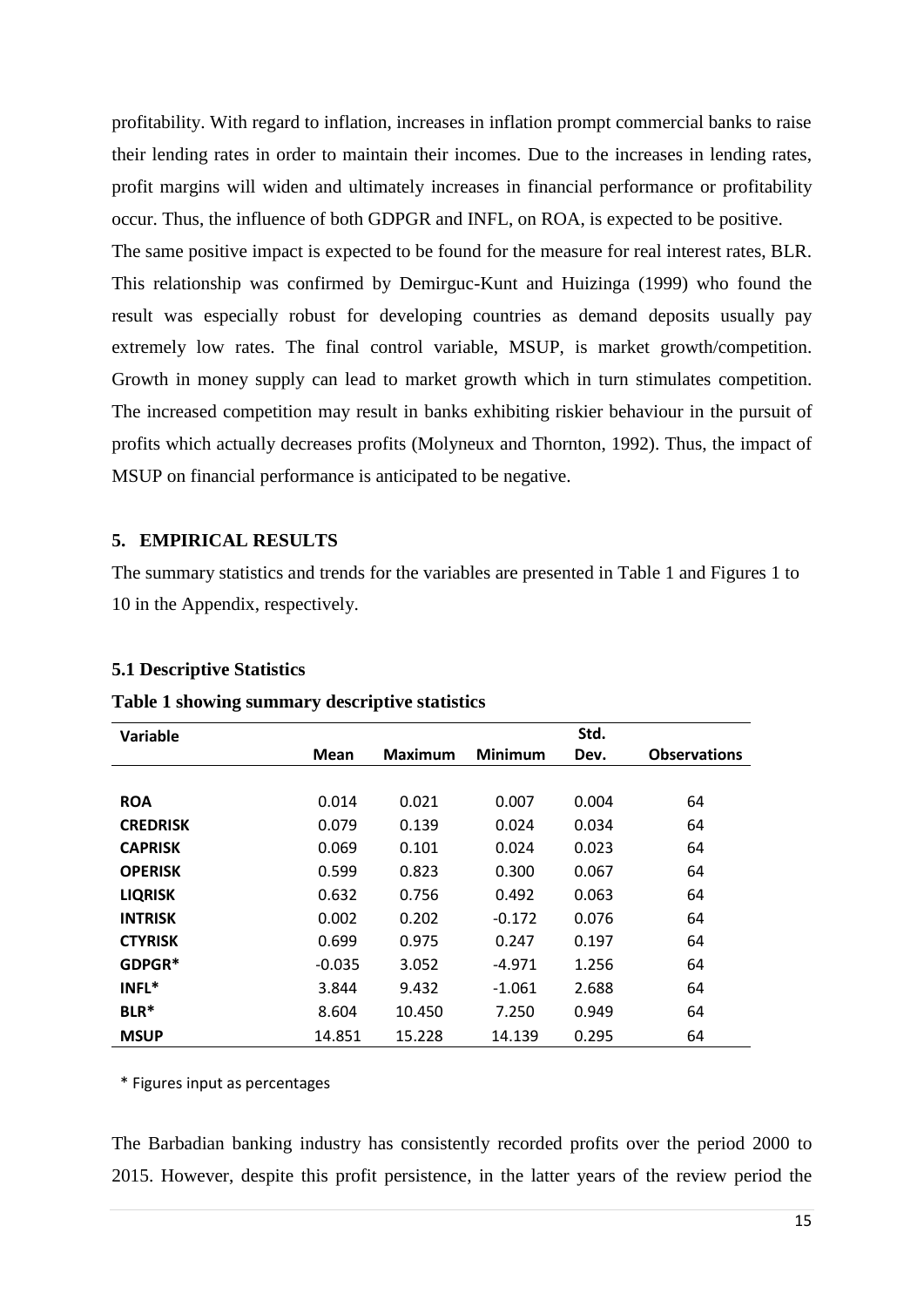sector experienced a general decline in profitability due to the challenging recessionary conditions of the 2007/2008 global financial crisis. ROA was at its highest at the start of the period, in the second quarter of 2000, recording 2.1% as seen in Figure 1. Conversely, the sector was only able to achieve returns of 0.7%, its lowest ROA, in the last quarter of 2014. Since that relative poor performance, the sector has been able to benefit from an upswing in profits for 2015. This recovery is attributed to improvements in credit quality and a widening of the interest rate spread (Central Bank of Barbados, 2015). Overall, the sector has benefitted from an average return of 1.4% shown in Table 1.

CREDRISK as measured by the NPL ratio indicated that for every one hundred loans, roughly eight were non-performing. Overall, this figure was encouraging given the grievous economic conditions the sector faced. From the latter months of 2004 onwards, NPLs trickled downward to below the mean ratio of 7.9% as shown in Figure 2. This steady decline could be due to the credit boom the sector experienced from 2004 to 2007. Ultimately, the sector recorded its minimum credit risk of 2.4% in 2009. However, since that period NPLs rose drastically and continued to worsen until it reached its peak in 2013. The sharp spike in the ratio in 2010 was due to the non-performance of two large loans in the real estate and hotel sectors (Central Bank of Barbados, 2011). Furthermore, this issue was compounded by the general harsh economic conditions which resulted in decreased loan demand and largely worsening quality of the credit portfolio. After 2013, NPLs have been on the decline for the sector as the country experienced tentative recovery.

The mean CAPRISK for the sector was 6.9%. The lowest ratio was recorded in 2002, 2.4%, whilst within the same year the capital ratio rose to 7.7% as indicated in Figure 3. This drastic increase within the same year could have been due to a new entrant in the market which immediately increased the capital held by the sector. Until the beginning of 2011, the sector's capital risk had been sporadic; afterwards it consistently maintained an upward trajectory until its peak at the end of 2015 at 10.1%. It was found that after the global financial crisis, the sector sought to strengthen its capital position (Central Bank of Barbados, 2011).

OPERISK gave a fairly satisfactory performance of the sector for the period. On average, approximately 60% of the gross earnings of the industry were used to service operating expenses. This meant that approximately 40% was left to service non-operational expenses. This was a fairly consistent indicator for the period with two clear exceptions. In 2010, the cost to income ratio dropped to 30%, which was essentially half of the average for the research period. Conversely, operational risk was its highest for the sixteen years at the end of 2013 with a ratio of 82% as highlighted in Table 1.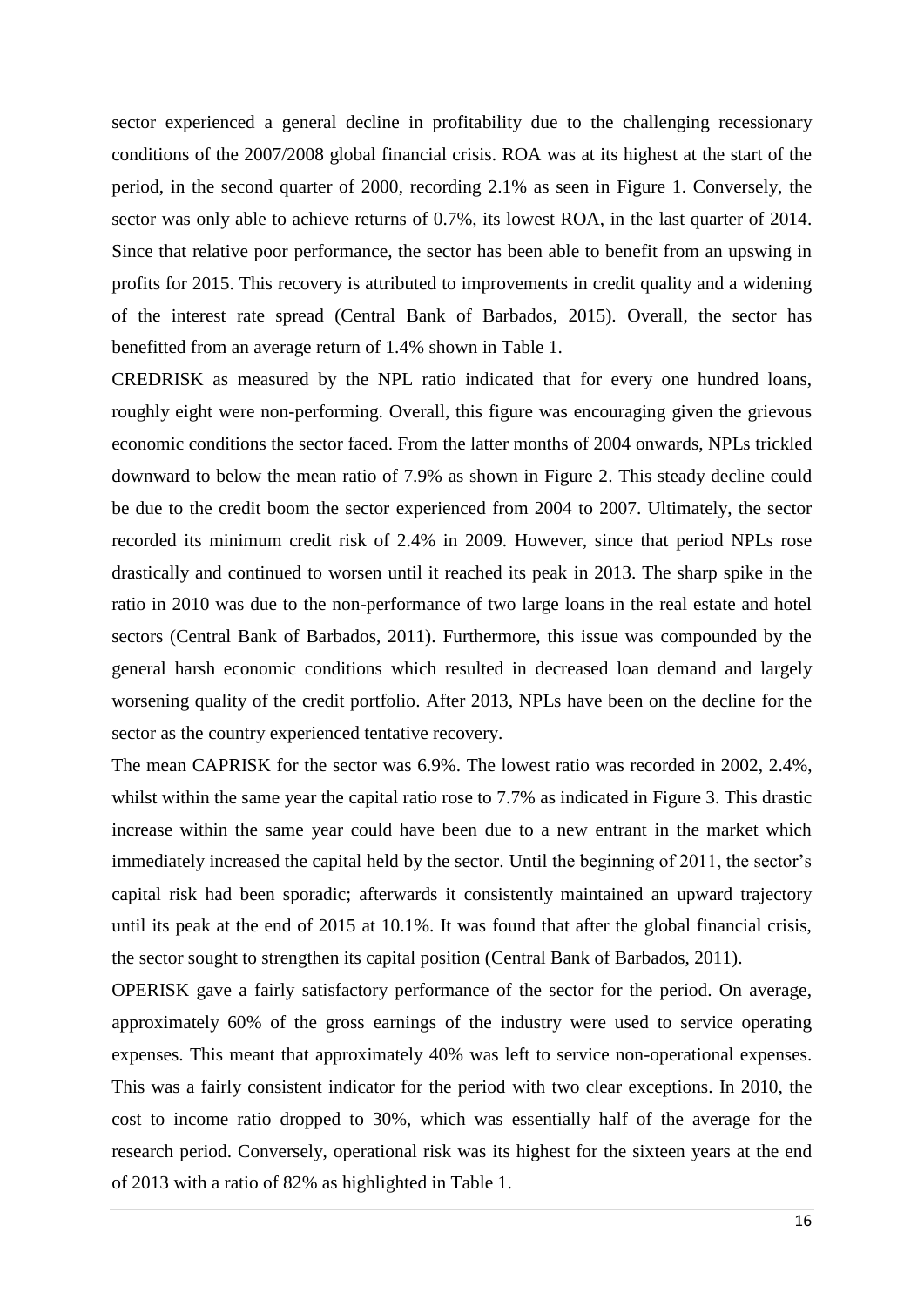With regard to LIQRISK, the statistics revealed that the mean loan to deposits ratio was 63.2% for the period. The sector recorded its highest liquidity with a ratio of 49.2% in the second quarter of 2004. After that quarter, liquidity generally decreased until the end of 2006. This decline in liquidity coincides with the credit boom experienced by the industry post-2004. Thereafter, the ratio experienced a steep decline to reach 55% in 2008 which indicated that liquidity increased concurrently during that time. The loan to deposit ratio increased to its highest level of 75.6% in mid-2012. The reduction in liquidity was influenced by a slowdown in deposits during that time. Since then, the ratio has continuously waned as depicted in Figure 5 which meant upward movement for the sector's liquidity as loan demand continued to be depressed.

INTRISK had a fairly wide range between the maximum and minimum percentage change of net interest margins. The maximum percentage change in net interest margins was 20.2% versus a change of -17.2% for the lowest data point. The variable was fairly volatile as well, with a standard deviation of 7.6% (Table 1).

The sector's CTYRISK indicated that approximately 69.8% of the sector's foreign assets were held with countries whose rating was of high investment grade. The ratio was at its highest level of 97.5% at the beginning of the review period. These exposures overseas trended downwards as time progressed to reach the lowest level of 24.7% recorded in 2012. Central Bank of Barbados (2011) posits that especially after the global financial crisis, commercial banks operating in Barbados sought to withdraw their funds from international markets due to the obvious risk posed. Assets declined sharply due to reduction in holdings in the US, Canadian and Caribbean affiliates, and matured investments were not reinvested. The foreign holdings in US treasury bills were substituted for holdings in their affiliates.

As it relates to the control variables, Table 1 shows that GDPGR has grown at an average of -0.035% over the period, whilst ranging from a minimum of -4.971% to a maximum of 3.052%. Next is INFL which recorded a mean rate of 3.844%. Inflation peaked with a rate of 9.432% whilst having a low of -1.061%. BLR ranged from 7.25% to 10.45% whilst having a mean rate on 8.60% over the sixteen year period. The rate has been fairly consistent over the review period as demonstrated with the low standard deviation of 0.949%. Finally, MSUP achieved a mean log money supply of 14.851 for the research period. MSUP had an increasing trend over the sixteen years which is reflective of fairly continuous sector growth (Figure 10).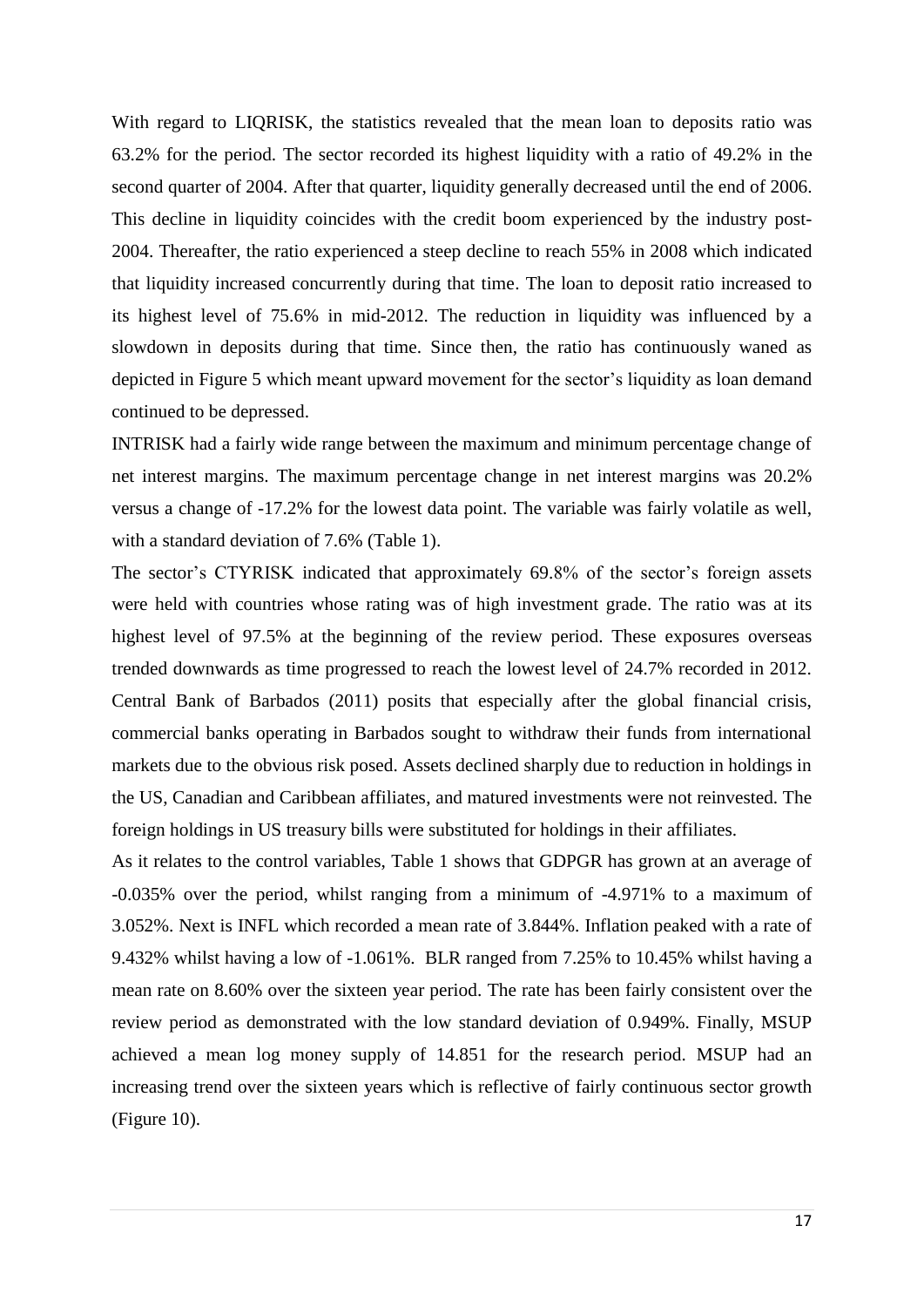# **5.2 Correlation Matrix**

The correlation matrix produced some interesting results. The findings showed statistically significant negative correlation between ROA and CAPRISK, CREDRISK, LIQRISK, OPERISK and MSUP at the 5% significance level as seen in Table 2. Of those relationships only CREDRISK can be described as having a very strong correlation with ROA, with all the other previously mentioned variables having a moderate correlation with ROA. Alternatively, CTYRISK and BLR are the only variables which have a statistically significant positive correlation with ROA. When focusing on the association among independent variables, statistically significant positive correlations exist between CREDRISK and CAPRISK, CREDRISK and LIQRISK, CREDRISK and OPERISK, BLR and CTYRISK, BLR and INFL, INFL and LIQRISK, and finally MSUP and INFL though the associations only range between weak to moderate strength. Statistically significant negative correlations were identified between CTYRISK and CAPRISK, CREDRISK and CTYRISK, LIQRISK and CTYRISK, BLR and CAPRISK, BLR and OPERISK, GDPGR and BLR, INFL and CREDRISK, INFL and CTYRISK, and MSUP and CTYRISK. The levels of association between MSUP and CAPRISK and BLR and CREDRISK were 0.751818 and -0.73557, respectively, and were both statistically significant.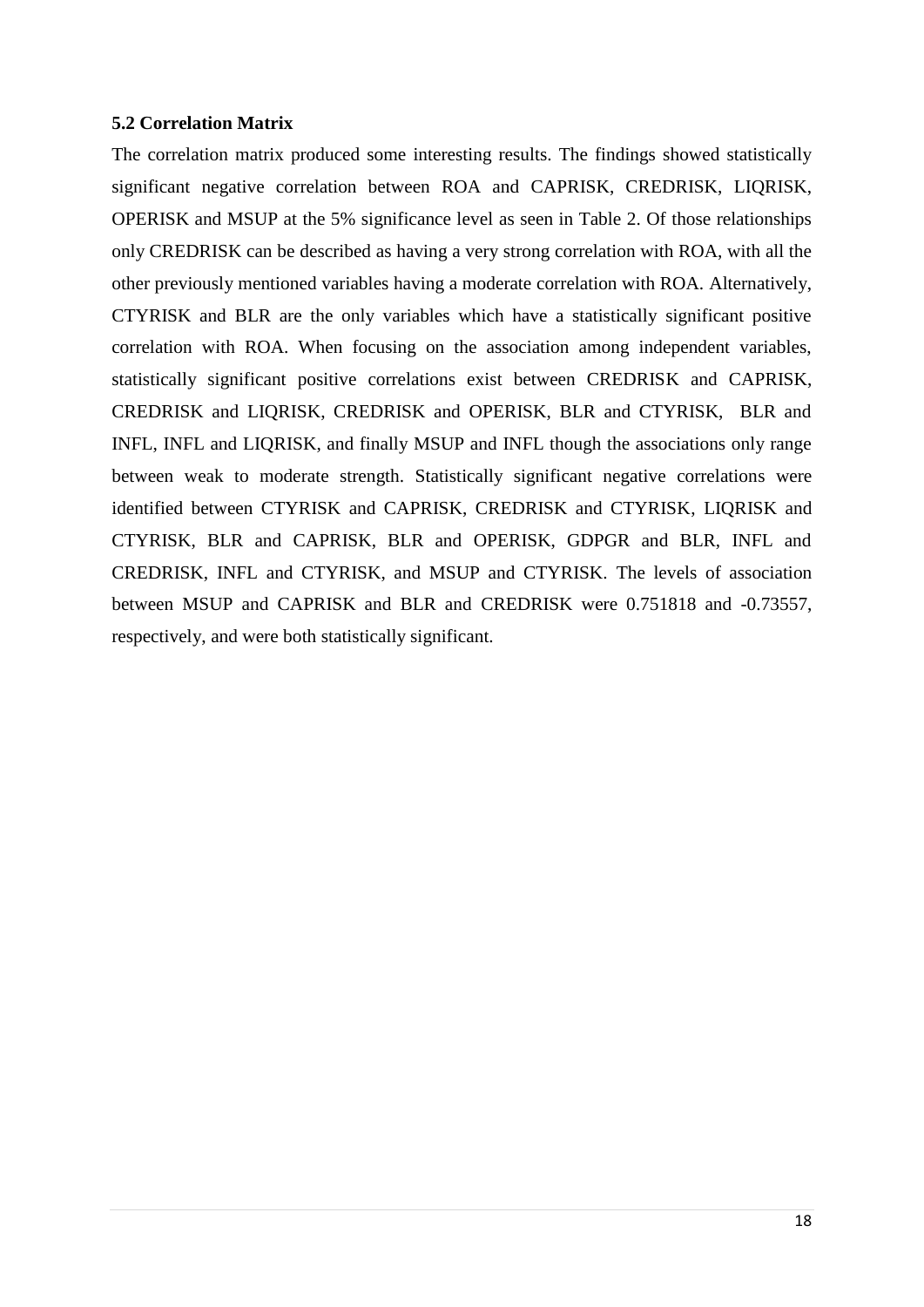# **Table 2 Showing Correlation Matrix**

**Correlation**

| Probability     | <b>ROA</b>             | <b>CAPRISK</b> | <b>CREDRISK</b> | <b>CTYRISK</b> | <b>INTRISK</b> | <b>LIQRISK</b> | <b>OPERISK</b> | <b>BLR</b>   | <b>GDPGR</b>   | <b>INFL</b>    | <b>MSUP</b>  |
|-----------------|------------------------|----------------|-----------------|----------------|----------------|----------------|----------------|--------------|----------------|----------------|--------------|
| <b>ROA</b>      | $\mathbf{1}$           |                |                 |                |                |                |                |              |                |                |              |
|                 | -----                  |                |                 |                |                |                |                |              |                |                |              |
| <b>CAPRISK</b>  | $-0.571219$ 1          |                |                 |                |                |                |                |              |                |                |              |
|                 | $\mathbf 0$            | -----          |                 |                |                |                |                |              |                |                |              |
|                 |                        |                |                 |                |                |                |                |              |                |                |              |
| <b>CREDRISK</b> | $-0.805266$            | 0.52982        | $\mathbf{1}$    |                |                |                |                |              |                |                |              |
|                 | 0                      | 0              |                 |                |                |                |                |              |                |                |              |
| <b>CTYRISK</b>  | 0.608609               | $-0.597576$    | $-0.686869$     | $\mathbf{1}$   |                |                |                |              |                |                |              |
|                 | $\mathbf 0$            | 0              | 0               | -----          |                |                |                |              |                |                |              |
| <b>INTRISK</b>  | $-0.20539$             | 0.033087       | 0.06355         | $-0.040134$    | $\mathbf 1$    |                |                |              |                |                |              |
|                 | 0.1035                 | 0.7952         | 0.6179          | 0.7529         | -----          |                |                |              |                |                |              |
|                 |                        |                |                 |                |                |                |                |              |                |                |              |
| <b>LIQRISK</b>  | $-0.544525$            | 0.214781       | 0.444273        | $-0.386235$    | 0.068192       | $\mathbf{1}$   |                |              |                |                |              |
|                 | 0                      | 0.0883         | 0.0002          | 0.0016         | 0.5924         | -----          |                |              |                |                |              |
| <b>OPERISK</b>  | $-0.477817$            | 0.14709        | 0.416446        | $-0.166283$    | 0.024914       | 0.21103        | $\mathbf{1}$   |              |                |                |              |
|                 | 0.0001                 | 0.2461         | 0.0006          | 0.1891         | 0.8451         | 0.0942         | -----          |              |                |                |              |
|                 |                        |                |                 |                |                |                |                |              |                |                |              |
| <b>BLR</b>      | 0.57305<br>$\mathbf 0$ | $-0.377845$    | $-0.73557$      | 0.46923        | 0.027676       | 0.035262       | $-0.300259$    | $\mathbf{1}$ |                |                |              |
|                 |                        | 0.0021         | 0               | 0.0001         | 0.8281         | 0.7821         | 0.0159         | -----        |                |                |              |
| <b>GDPGR</b>    | $-0.121376$            | 0.07916        | 0.216662        | $-0.215462$    | 0.206895       | $-0.139283$    | 0.110628       | $-0.319725$  | $\blacksquare$ |                |              |
|                 | 0.3394                 | 0.5341         | 0.0855          | 0.0873         | 0.1009         | 0.2724         | 0.3842         | 0.01         | -----          |                |              |
| <b>INFL</b>     | 0.153042               | $-0.01069$     | $-0.264171$     | $-0.247519$    | 0.060696       | 0.247898       | $-0.178468$    | 0.45021      | $-0.236382$    | $\blacksquare$ |              |
|                 | 0.2273                 | 0.9332         | 0.0349          | 0.0486         | 0.6338         | 0.0483         | 0.1583         | 0.0002       | 0.06           | -----          |              |
|                 |                        |                |                 |                |                |                |                |              |                |                |              |
| <b>MSUP</b>     | $-0.405813$            | 0.751818       | 0.183698        | $-0.567741$    | 0.078234       | 0.057488       | $-0.064564$    | $-0.08256$   | 0.043561       | 0.330093       | $\mathbf{1}$ |
|                 | 0.0009                 | 0              | 0.1462          | 0              | 0.5389         | 0.6518         | 0.6122         | 0.5166       | 0.7325         | 0.0077         | -----        |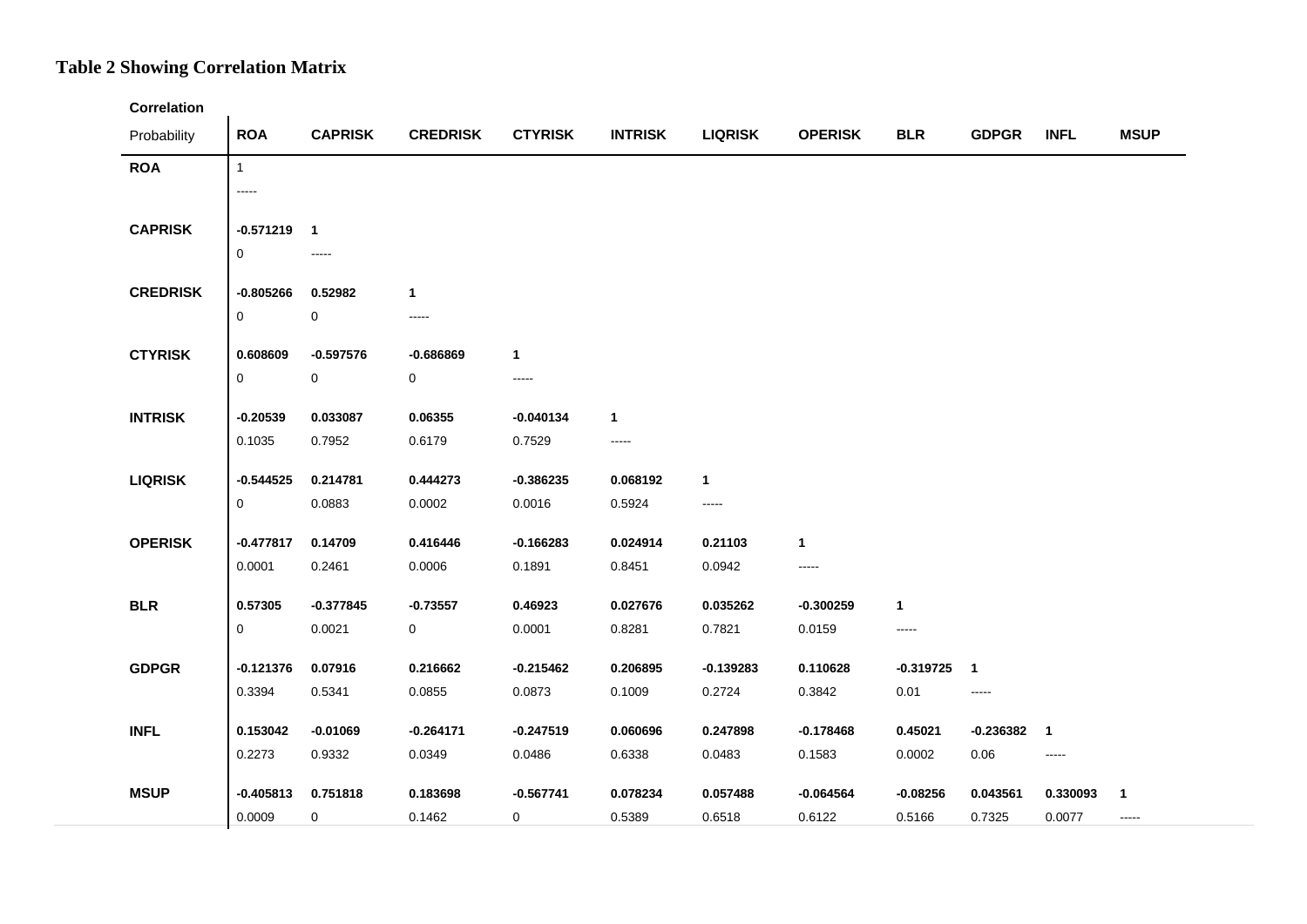| <b>5.3 Model Results</b>              |  |
|---------------------------------------|--|
| Table 3 showing summary model results |  |

| Variable                  | <b>Coefficient</b> | <b>Std. Error</b> | t-Statistic | Prob.    |
|---------------------------|--------------------|-------------------|-------------|----------|
| C                         | 0.164927           | 0.021009          | 7.850358    | 0.000000 |
| <b>CREDRISK</b>           | $-0.044172$        | 0.014932          | $-2.958248$ | 0.004600 |
| <b>CAPRISK</b>            | 0.047247           | 0.017201          | 2.726778    | 0.008200 |
| <b>OPERISK</b>            | $-0.013356$        | 0.003261          | -4.096033   | 0.000100 |
| <b>LIQRISK</b>            | $-0.030567$        | 0.004617          | $-6.620140$ | 0.000000 |
| <b>INTRISK</b>            | $-0.008156$        | 0.002689          | $-3.032895$ | 0.003700 |
| <b>CTYRISK</b>            | $-0.003085$        | 0.002154          | $-1.432509$ | 0.157900 |
| <b>GDPGR</b>              | 0.000231           | 0.000178          | 1.299921    | 1.199500 |
| <b>INFL</b>               | 0.000304           | 0.000115          | 2.645574    | 0.010700 |
| <b>BLR</b>                | 0.001404           | 0.000393          | 3.569167    | 0.000800 |
| <b>MSUP</b>               | $-0.009040$        | 0.001370          | $-6.597846$ | 0.000000 |
|                           |                    |                   |             |          |
| <b>R-squared</b>          | 0.88952            |                   |             |          |
| <b>Adjusted R-squared</b> | 0.86867            |                   |             |          |
| <b>F-statistic</b>        | 42.67120           |                   |             |          |
| Prob(F-statistic)         | 0.00000            |                   |             |          |

Table 3 shows the R-squared which indicates the proportion of variability in the dependent variable which is explained by the regression model. As such, the estimated model is responsible for 89% of the variability in ROA, the financial performance measure. Moreover, when the R-squared is adjusted for positive bias 86.9% of variation in ROA is due to the independent variables. When tested at the 5% significance level, the model is also shown to be statistically significant as indicated by the F-statistic of 0 which is less than the p-value 0.05, thus confirming that the regression is highly explained.

With the exception of country risk, all other variables which were used to proxy the risk exposures had a significant influence on financial performance. CAPRISK has the largest impact on the sector's financial performance with a coefficient of 0.047247. The other four risk measures all have a significant negative impact on financial performance, those being CREDRISK (-0.044172), LIQRISK (-0.030567), OPERISK (-0.013356) and INTRISK (- 0.008156).

Of the four control variables, three have a significant relationship with ROA. BLR and INFL have a significant positive influence on ROA, doing so with coefficients of 0.001404 and 0.000304, respectively. Contrarily, MSUP has a significant negative impact on financial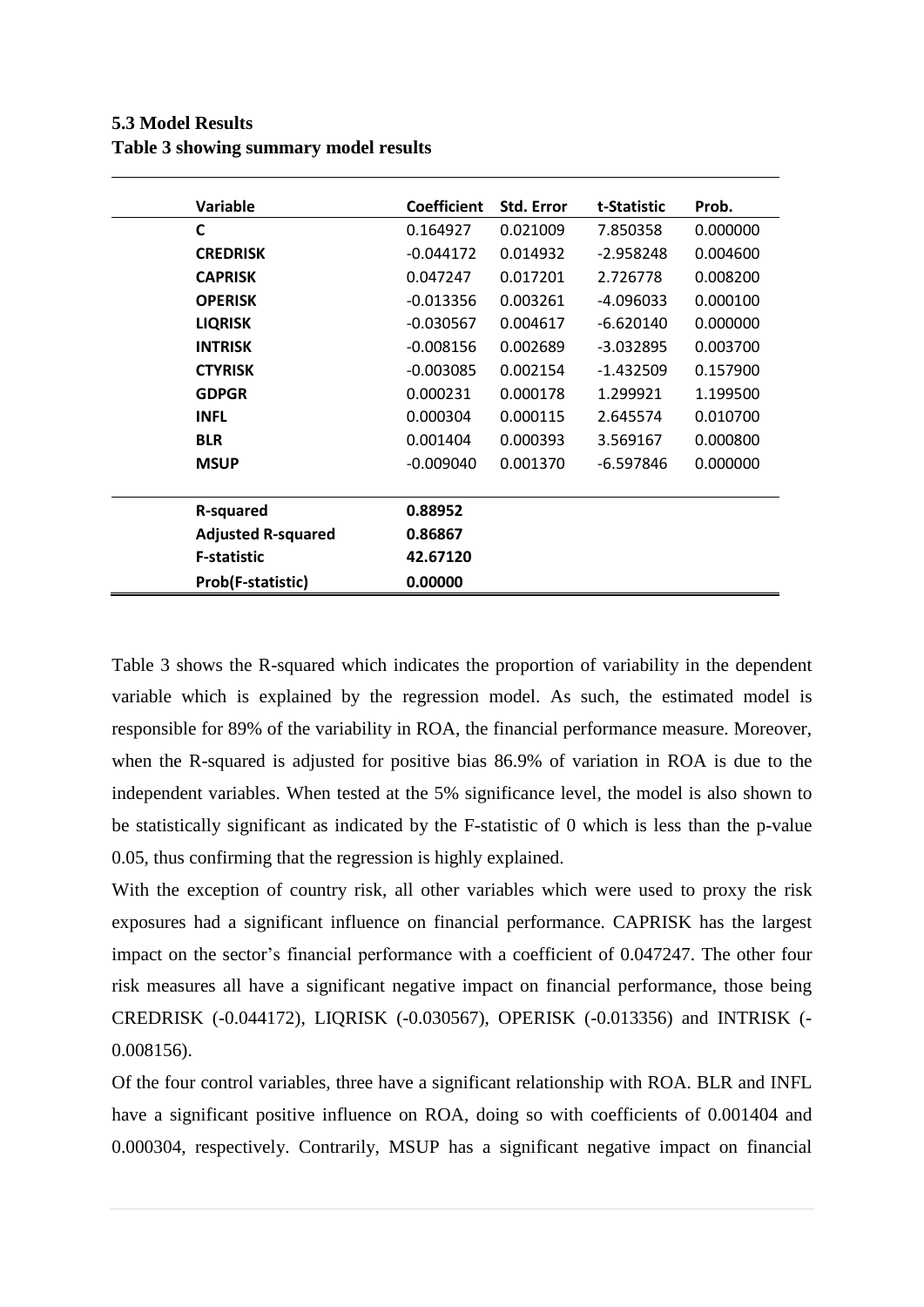performance. GDPGR showed a positive influence on financial performance; however the effect is an insignificant one.

## **6. DISCUSSION OF FINDINGS**

The results show that the proxy for capital risk has the largest influence on the financial performance of Barbados' banking sector. A unit increase in CAPRISK results in an increase in sector ROA by about 0.047, holding all other variables constant. When higher capital ratios are achieved, this lowers the sector's capital risk and results in higher sector financial performance. Demirguc-Kunt and Huizinga (1999) mentioned that larger capital stores resulted in banks pursuing opportunities more aggressively, which meant increased risk taking and better financial performance. This significant positive relationship was anticipated and reflected in studies by Adeusi et al. (2014) and Soyemi et al. (2014). Wood and Brewster (2016) cite the Central Bank of Barbados Financial Stability Report for 2013 which reported that the sector was able to withstand considerable credit risk shocks and remain solvent when the sector was stress-tested to investigate the impact of certain strenuous conditions on the industry. These tests showed that having the safety net of high capital allows Barbadian banks to operate fairly normal despite stressful conditions. This means that in times of crisis, profitability can still be reasonably maintained due to adequate capital stores.

Indeed, the Central Bank of Barbados (2011) highlights that all banks in Barbados are part of regional or international banking groups with substantial excess capital. With this in mind, Barbadian banks can feel confident in their risk taking since there is sufficient capital to withstand adverse shocks.

The second largest risk to Barbadian commercial bank profitability over the review period is credit risk. The regression model indicates that for every unit increase in CREDRISK, ROA decreases by 0.044. This depicts a negative relationship between CREDRISK and ROA, made significant with the p-value 0.0046. This finding is consistent with the researcher's anticipated relationship and corroborates the earlier results of Tafri et al. (2009), Adeusi et al. (2014), Haque and Wani (2015) and Olamide et al. (2015). Although the sector was spared the direct effects of the 2007/2008 financial crisis due to lack of integration with the international financial system, the Barbadian economy still experienced recessionary conditions (Wood and Brewster, 2016). These conditions resulted in diminished loan demand and deteriorating credit quality. These factors negatively affected the NPL ratios. With loans being the main business of banks in Barbados, the situation had a negative impact on the banks' financial performance. Additionally, the decreasing diversification of banks' loan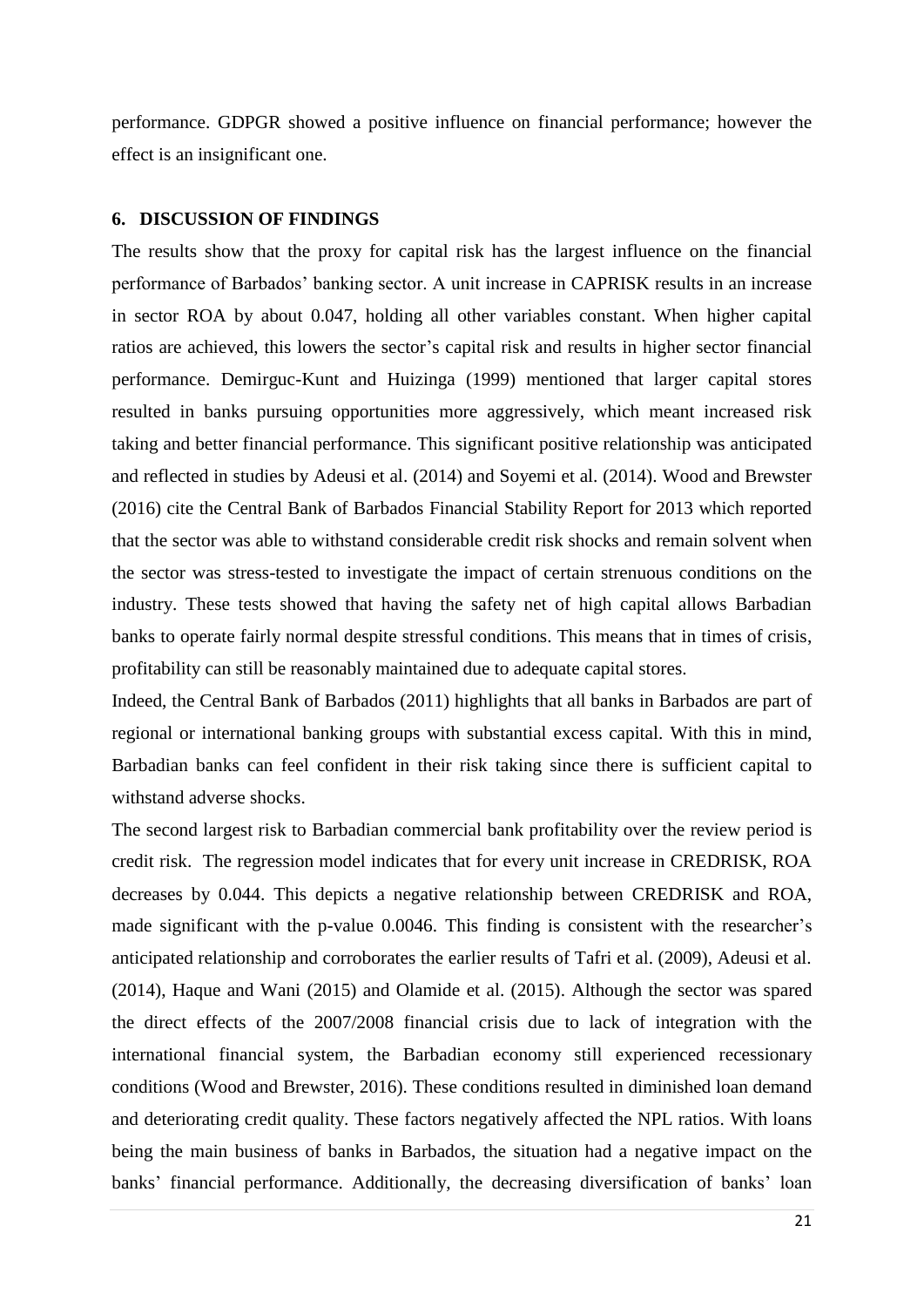portfolios would have increased concentration risks, which would negatively affect profitability (Grosvenor and Lowe, 2014).

OPERISK had a significant negative impact on ROA. For every unit increase in OPERISK, profitability declines by 0.013. The negative impact of operational risk on profitability was previously found by Soyemi et al. (2014) and Al-Tamimi et al. (2015). Technology has been advancing rapidly in the sector as a number of new initiatives and improvements have been undertaken over the review period. However, it is generally acknowledged that the cost benefits of some innovations tend to be gathered over the longer term.

The Barbadian commercial banking sector has been long characterised as highly liquid. As it relates to LIQRISK, the loan to deposits ratio, the expected positive impact on ROA was not derived. The LIQRISK has a negative and significant influence on ROA. Demirguc-Kunt and Huizinga (1999) provided a possible explanation for the relationship found. The authors postulate that banks which rely heavily on their deposits for funding are less profitable since using deposits incur higher branching and other expenses. Wood and Brewster (2016) confirmed that at least for 2007 to 2012, commercial banks in Barbados were able to fund more loans from their core deposits. Due to the low priority of this risk in the Barbadian banking sector, risk managers may not have considered the costs associated with using deposits as primary funding for banks.

INTRISK was the least impactful influential risk variable for this study, with a coefficient of -0.008. The negative relationship is at variant to the results obtained by Tafri et al. (2009) and Haque and Wani (2015) who derived positive relationships between interest rate risk and ROA. However, Haque and Wani (2015) posit that as long as changes in interest rates produce deviations in net interest margins which are predictable in size, direction or timing over the business cycle, the risk is not highly ranked. Furthermore, if these changes occur rapidly it becomes more important to quantify and observe the risks. The Central Bank of Barbados had for some time used the setting of certain interest rates as a monetary policy tool. This allowed for interest rate movements to be easily predictable, hence the low impact of the risk on financial performance. Therefore, as the volatility in net interest margins increases, so too does the threat of interest rate risk and the negative impact on profitability which leads to decreases in financial performance.

CTYRISK, the only insignificant risk, has a negative impact on ROA. Such a result was unexpected. A higher ratio signals increased exposure to countries with high credit ratings and logically, this should have led to lower probability of default and therefore increased profitability. One possible argument for the negative impact could be that the performance of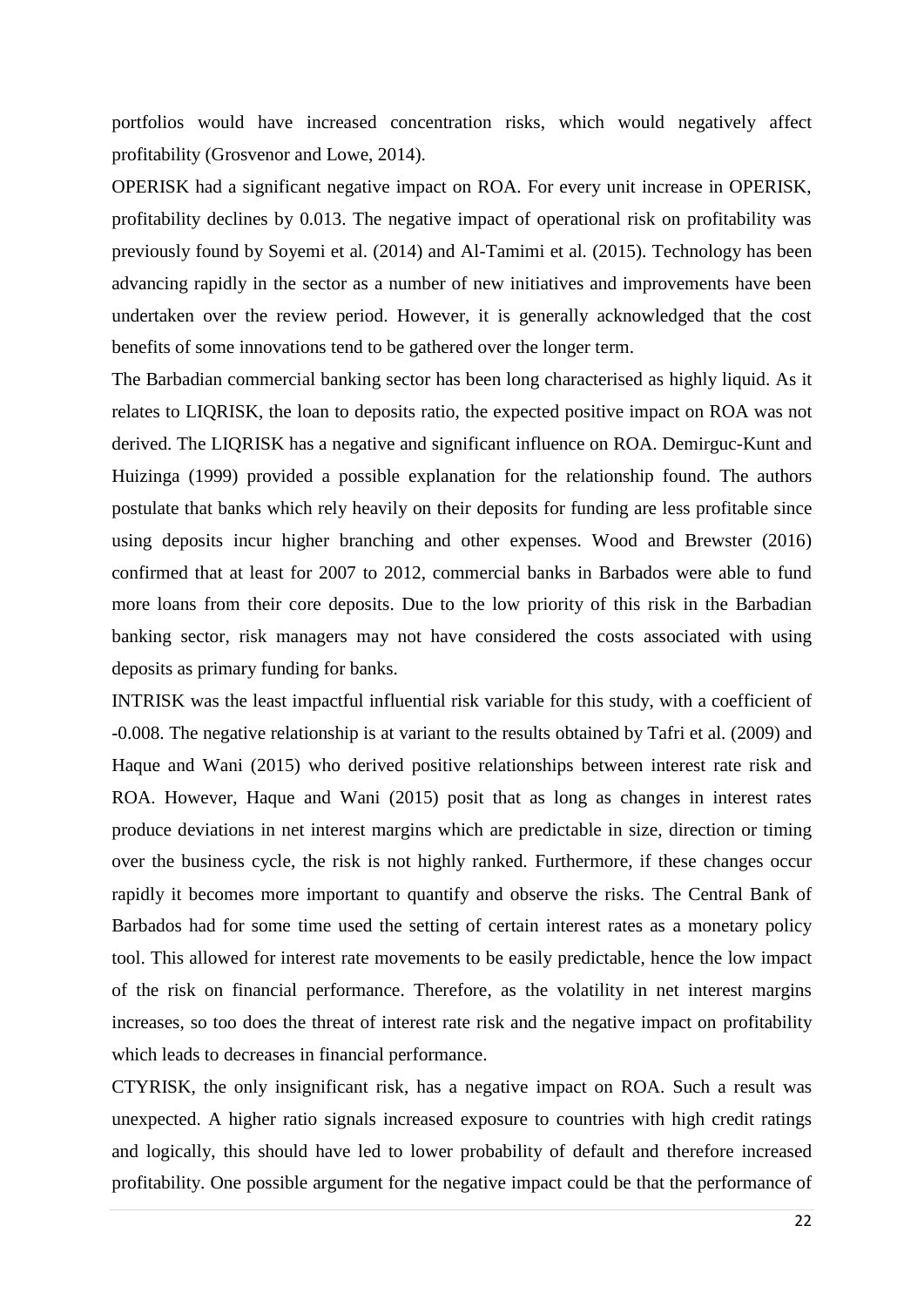these countries and by extension the entities operating in them slowed due to the global economic downturn. The declining performance of these foreign entities would have depressed the profitability of banks in Barbados.

The control variables do not have as strong an impact on ROA, when compared to the majority of the risk variables. GDPGR was the only insignificant control variable but it corroborated previous studies by having a positive impact on ROA. Flamini et al. (2009) provided some insight to the insignificance of the variable. The authors believe that the negative net effect of fuel prices could have dampened the influence of the GDP variable as it depressed profits.

All other control variables have significant impacts on ROA. The expected positive influence of INFL on ROA was derived and supported previous research by Demirguc-Kunt and Huizinga (1999), Athanasoglou et al. (2005) and Flamini et al. (2009). These authors advanced that such a finding suggests that inflation brings about higher costs for banks and this results in them increasing their rates in order to restrict those heightened costs from exceeding their income.

BLR was also confirmed to have the predicted positive influence on ROA as suggested by Demirguc-Kunt and Huizinga (1999). The authors opined that high real interest rates usually results in higher interest margins and thus profitability.

Finally, the results indicated that MSUP has a significant negative impact on ROA. This result, which was previously obtained by Molyneux and Thornton (1992), is indicative of increasing competition in the sector with a consequential negative impact on profitability.

## **7. CONCLUSION**

This paper examined the impact of risk management on the financial performance of the Barbadian banking sector using quarterly data for the period 2000-2015. Over that period, the sector experienced persistent profits despite being subjected to challenging operating conditions, especially in the latter years of the period.

Banks which make investment in risk management and are better at risk measurement and risk monitoring are more profitable (Drzik 2005; Ariffin and Kassim 2011). Wood and Kellman (2013) posit that commercial banks in Barbados are risk aware and have measures in place to properly measure and monitor their main risk exposures. Based on the findings of this study, risk management does have an influence on the financial performance of Barbados' commercial banking industry. Four of the five proxies for risk have a significant influence on financial performance. The results show that CREDRISK has a significant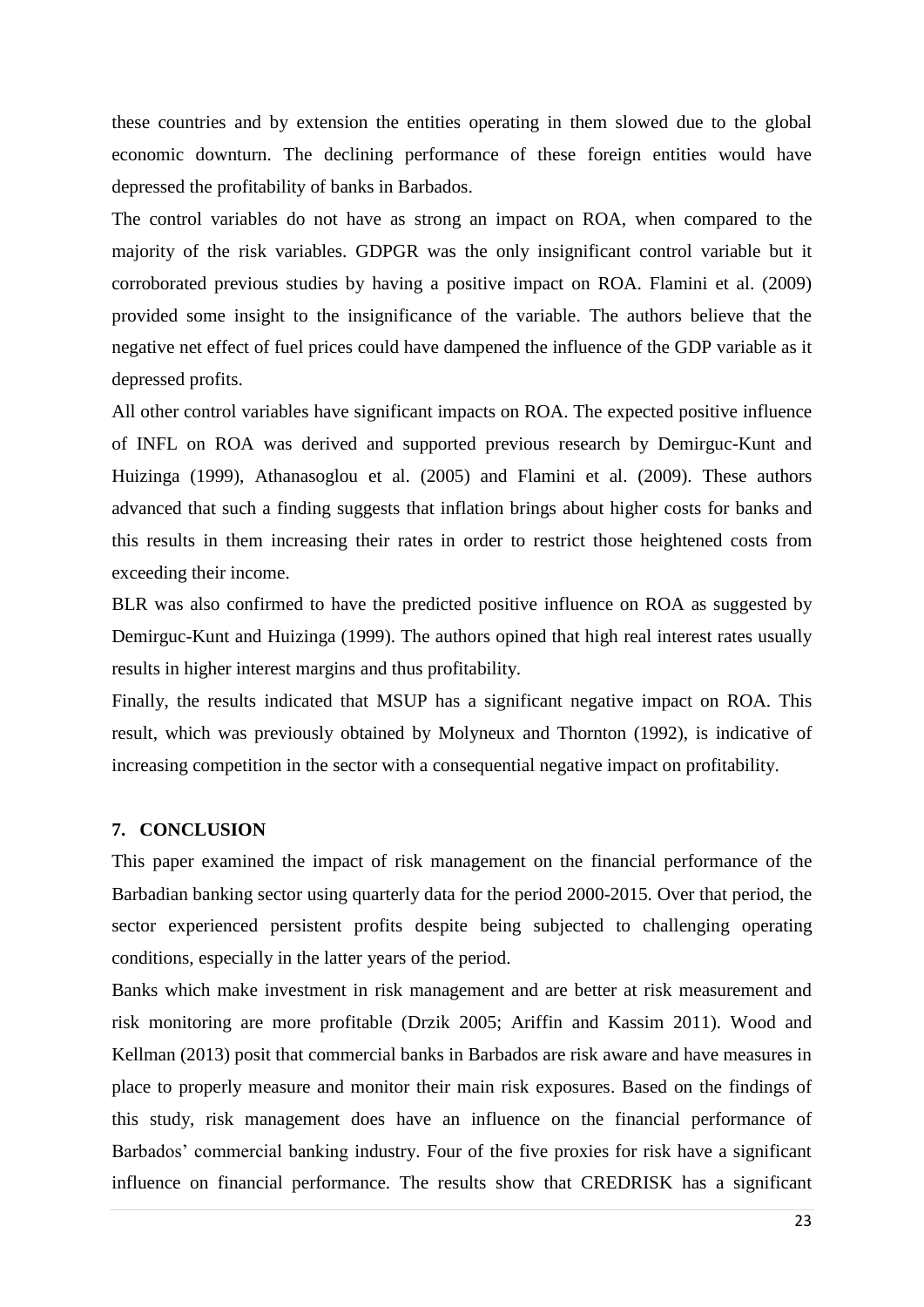negative impact on ROA; thus better credit risk management will reduce losses and improve profitability. CAPRISK has a significant positive influence on ROA and this would have contributed to the sector being able to withstand the credit shocks increasing NPLs, especially during and after the financial crisis. LIQRISK was shown to have a significant negative impact on ROA. The banks need to examine their funding options closely given this result. Alternative sources must be considered since the cost of using deposits for funding has a material impact on their financial performance. Furthermore, alternative uses for deposits should be sought in order to gain higher return on these resources.

Banks need to be more strategic when it comes to introducing new technologies to the sector which admittedly may be difficult as the advancements are rapid. Given the negative impact of OPERISK on ROA, more attention must be paid not only to technology, but to streamlining processes and hiring and retaining highly trained staff. This extra consideration to these areas can contribute to productivity and increase efficiency.

It is therefore necessary that the sector continues to practise prudent risk management and operate with risk management as a crucial part of the banking business, as the impact of risk on financial performance can be significant. The results showed that the influence of the internal factors is generally stronger than that of the external variables considered. As a result, risk managers should first seek to improve their risk management practices in conjunction with monitoring the external environment in order to enhance their profitability.

In the future, it would be useful if bank level-data could be used in order to identify firmspecific issues and recommend tailored solutions. The use of aggregate data shrouds the drivers for the established relationships and does not allow for the formulation of practical, bank-specific recommendations.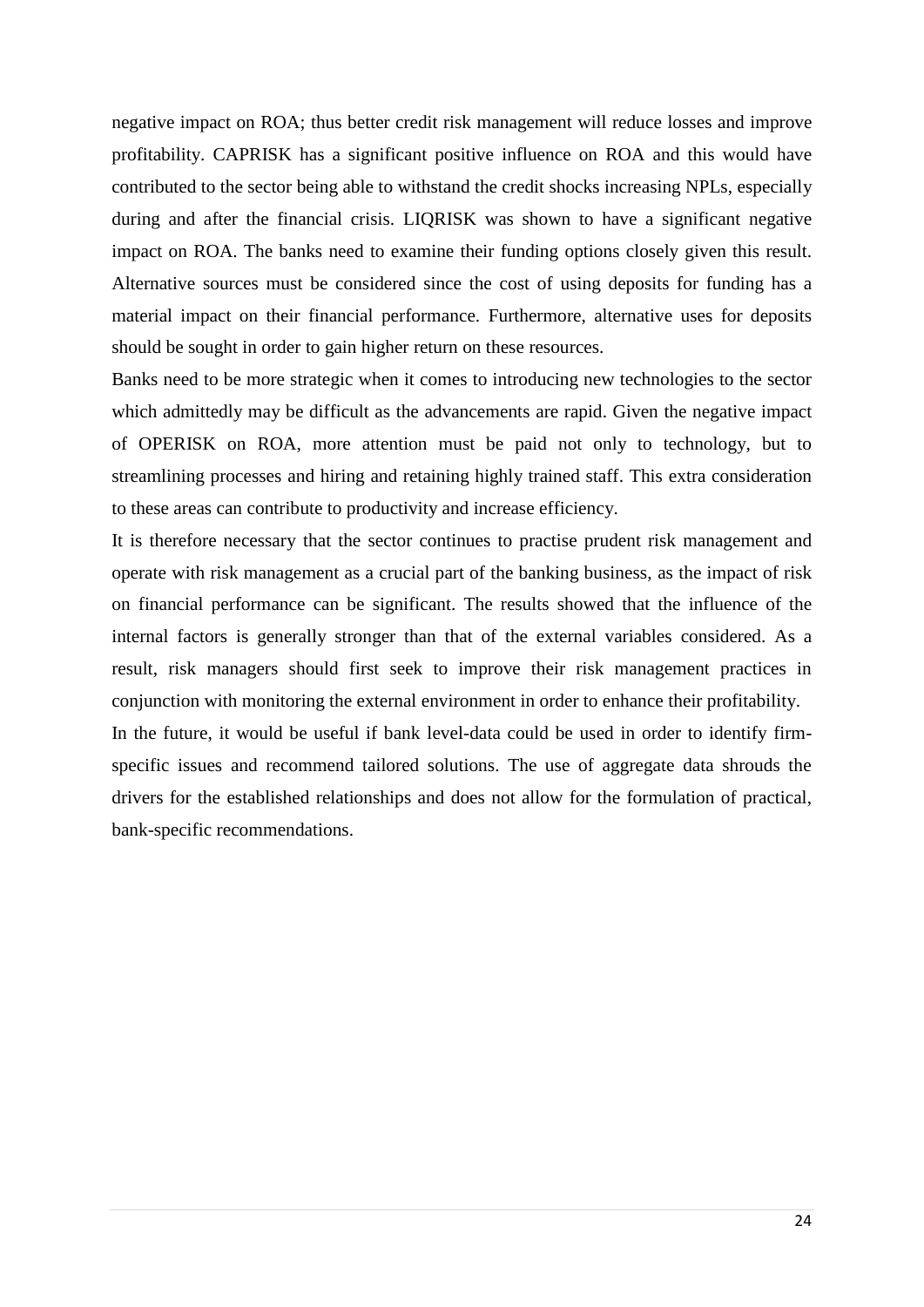# **APPENDICES**



**Figure 1 – Line Graph showing trend of line graph of financial performance (ROA) from 2000-2015**

**Figure 2 – Line Graph showing trend of non-performing loans ratio (CREDRISK) from 2000-2015**

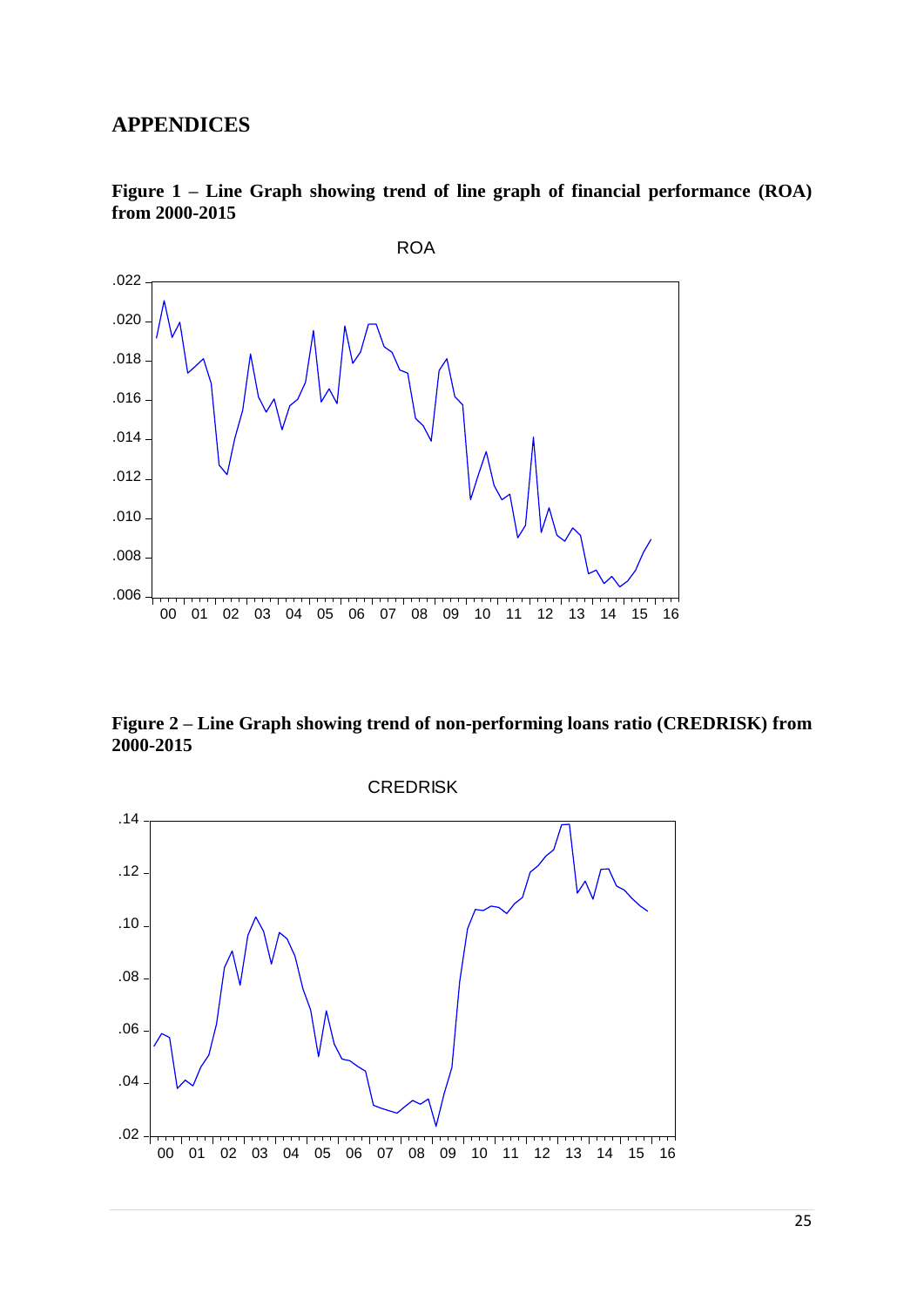

**Figure 3 – Line Graph showing trend of the capital ratio, CAPRISK, from 2000-2015** CAPRISK

**Figure 4 – Line Graph showing trend of cost to income ratio (OPERISK) from 2000- 2015**

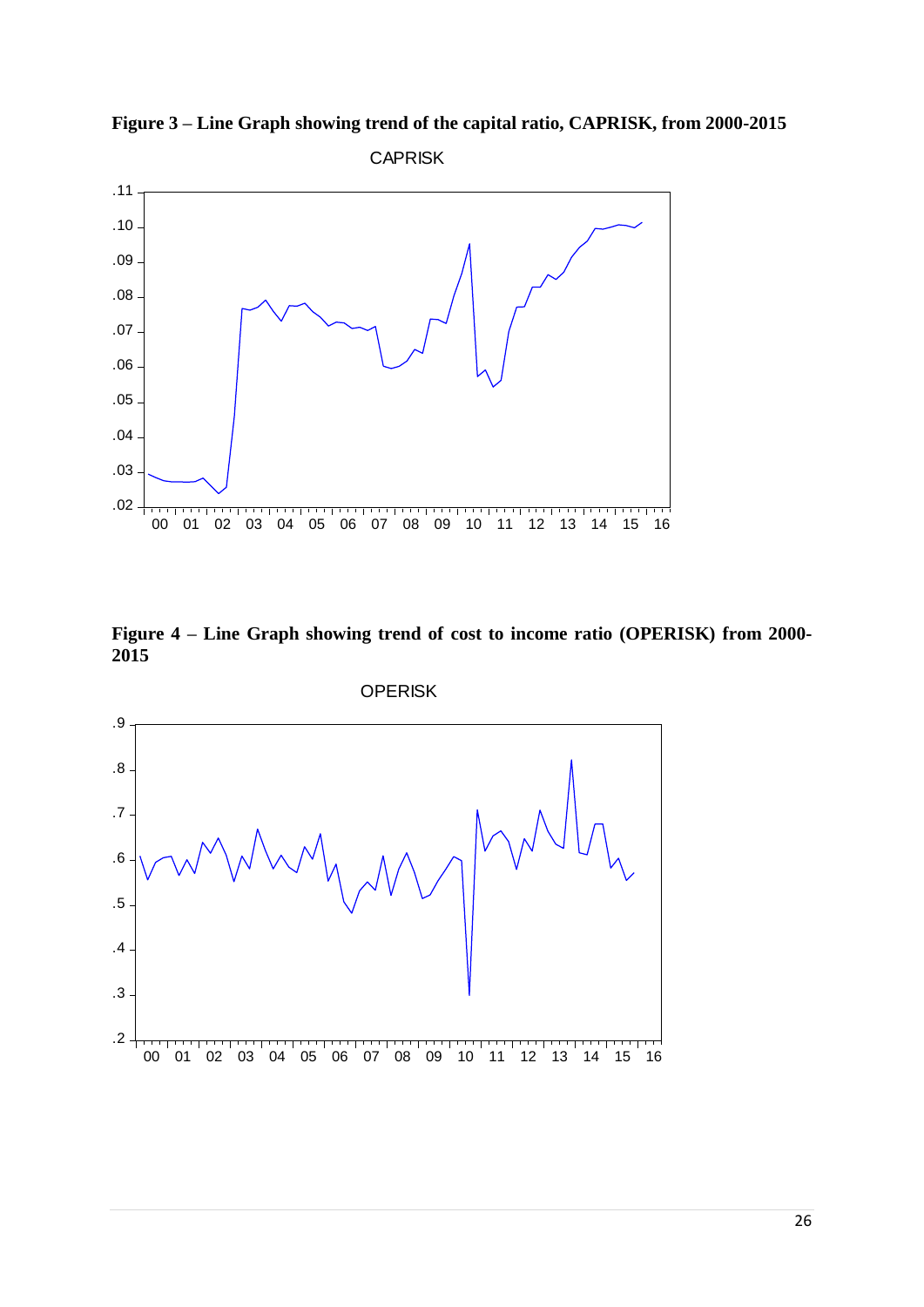**Figure 5 – Line Graph showing trend of loan to deposits ratio (LIQRISK) from 2000- 2015**



**Figure 6 – Line Graph showing trend of percentage change in net interest margin (INTRISK) from 2000-2015**



INTRISK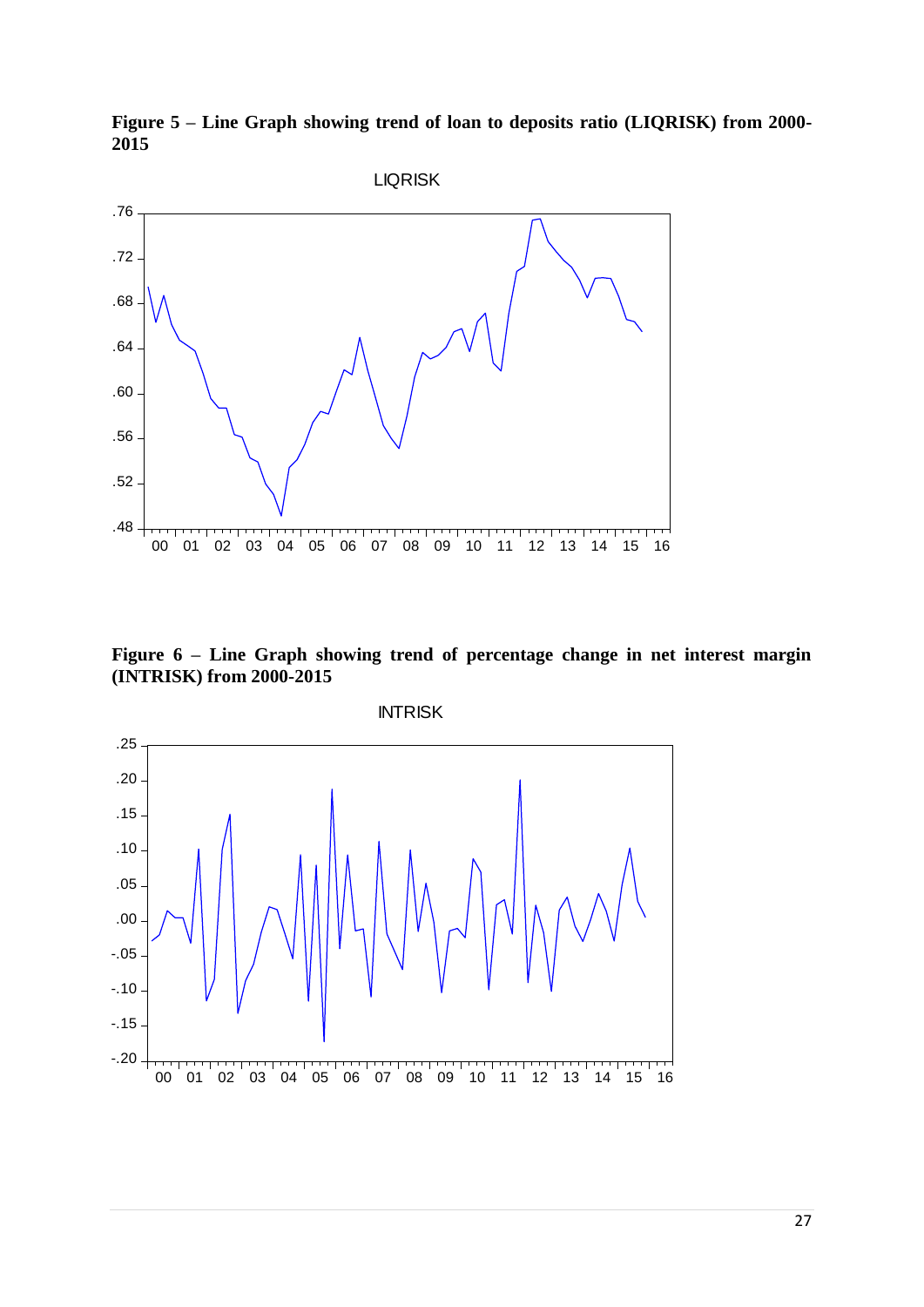**Figure 7 – Line Graph showing the trend in CTYRISK from 2000-2015**





**Figure 8 – Line Graph showing the trend in GDPGR from 2000-2015** GDPGR

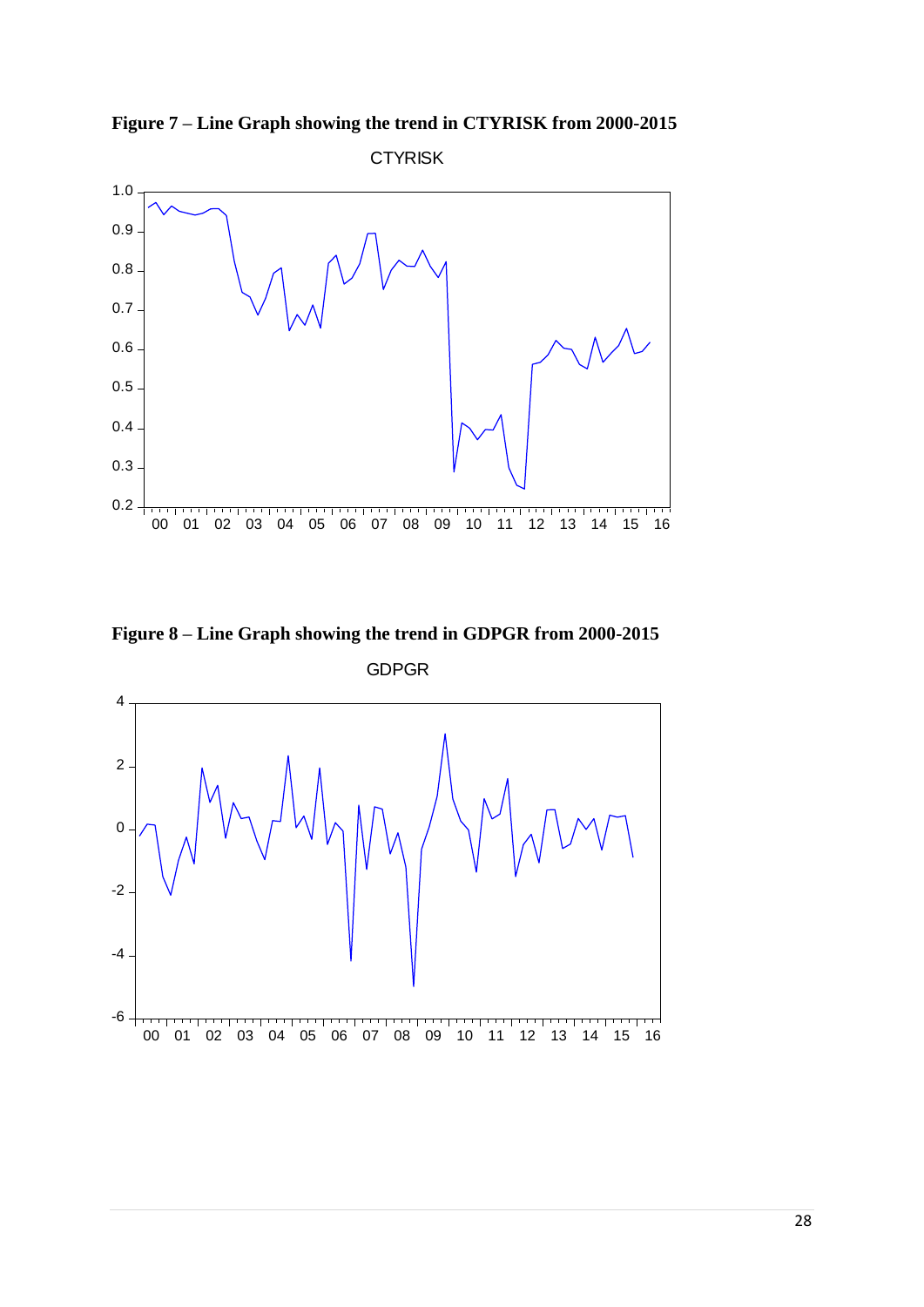



**Figure 10 – Line Graph showing the trend in log money supply (MSUP) from 2000-2015**

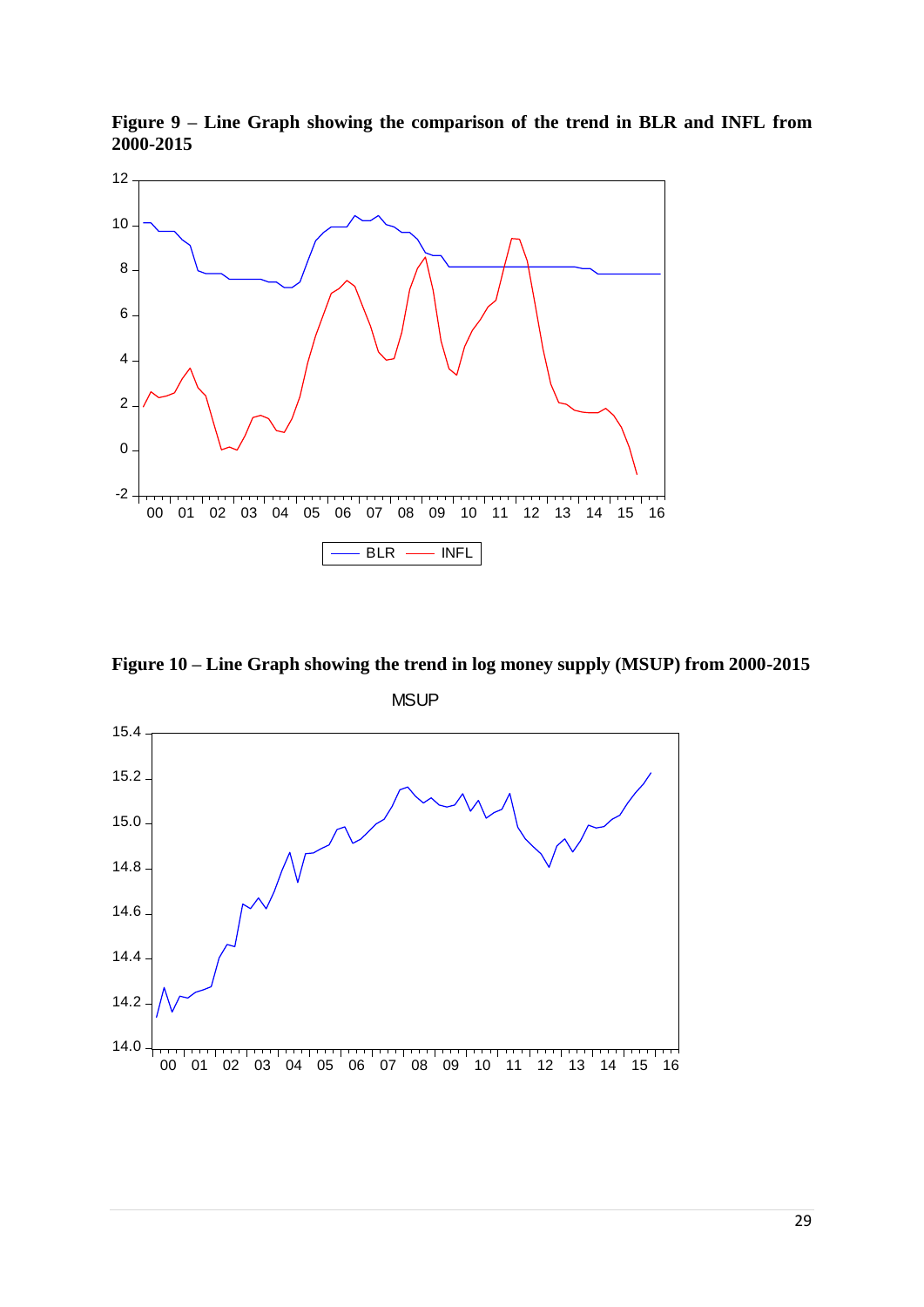# **REFERENCES**

Adeusi, S., Akeke, N., Adebisi, O. & Oladunjoye, O., 2014. Risk Management and Financial Performance of Banks in Nigeria. *European Journal of Business and Management,* 6(31), pp. 336-342.

Afriyie, H. & Akotey, J., 2013. Credit Risk Management and Profitability of Rural Banks in the Brong Ahafo Region of Ghana. *European Journal of Business and Management*, 5(24), pp. 24-33.

Al-Tamimi, H., Miniaoui, H. & Elkelish, W., 2015. Financial Risk and Islamic Banks' Performance in the Gulf Cooperation Council (GCC). *Working Paper Series in Business Studies,* 1, University of Sharjah.

Almumani, M., 2013. Impact of Managerial Factors on Commercial Bank Profitability: Empirical Evidence from Jordan. *International Journal of Academic Research in Accounting, Finance and Management Sciences*, 3(3), pp. 298-310.

Ani, W., Ugwunta, D., Ezeudu, I. & Ugwuanyi, G., 2012. An Empirical Assessment of the Determinants of Bank Profitability in Nigeria: Bank Characteristics Panel Evidence. *Journal of Accounting and Taxation*, 4(3), pp. 38-43.

Arrifin, N. & Kassim, S., 2011. *Risk Management Practices and Financial Performance of Islamic Banks: Malaysian Evidence.* Doha: 8th International Conference on Islamic Economics and Finance, Doha: Center for Islamic Economics and Finance.

Athanasoglou, P., Brissimis, S. & Delis, M., 2005. Bank-specific, Industry-specific and Macroeconomic Determinants of Bank Profitability. *Journal of International Financial Markets, Institutions and Money*, 18(2), pp. 121-136.

Banks, E., 2012. *Risk Culture: A Practical Guide to Building and Strengthening the Fabric of Risk Management*. Basingstoke: Palgrave Macmillan.

Belgrave, A., Craigwell, R. & Moore, W., 2006. Commercial Banks and Credit Unions in Barbados: An Empirical Investigation. In: A. Birchwood & D. Seeteran, eds. *Finance and Real Development in the Caribbean.* St. Augustine: Caribbean Centre for Monetary Studies, pp. 223-236.

Belgrave, A., Guy, K. & Jackman, M., 2012. Industry Specific Shocks and Non-performing Loans in Barbados. *The Review of Finance and Banking*, 4(2), pp. 123-133.

Boahene, S., Dasah, J. & Agyei, S., 2012. Credit Risk and Profitability of Selected Banks in Ghana. *Research Journal of Finance and Accounting*, 3(7), pp. 6-14.

Bourke, P., 1989. Concentration and Other Determinants of Bank Profitability in Europe, North America and Australia. *Journal of Banking and Finance,* 13(1), pp. 65-79.

Central Bank of Barbados, 2011. *Financial Stability Report.* Bridgetown: Central Bank of Barbados.

Central Bank of Barbados, 2013. *Financial Stability Report*. Bridgetown: Central Bank of Barbados.

Central Bank of Barbados, 2014. *Financial Stability Report.* Bridgetown: Central Bank of Barbados.

Central Bank of Barbados, 2015. *Financial Stability Report.* Bridgetown: Central Bank of Barbados.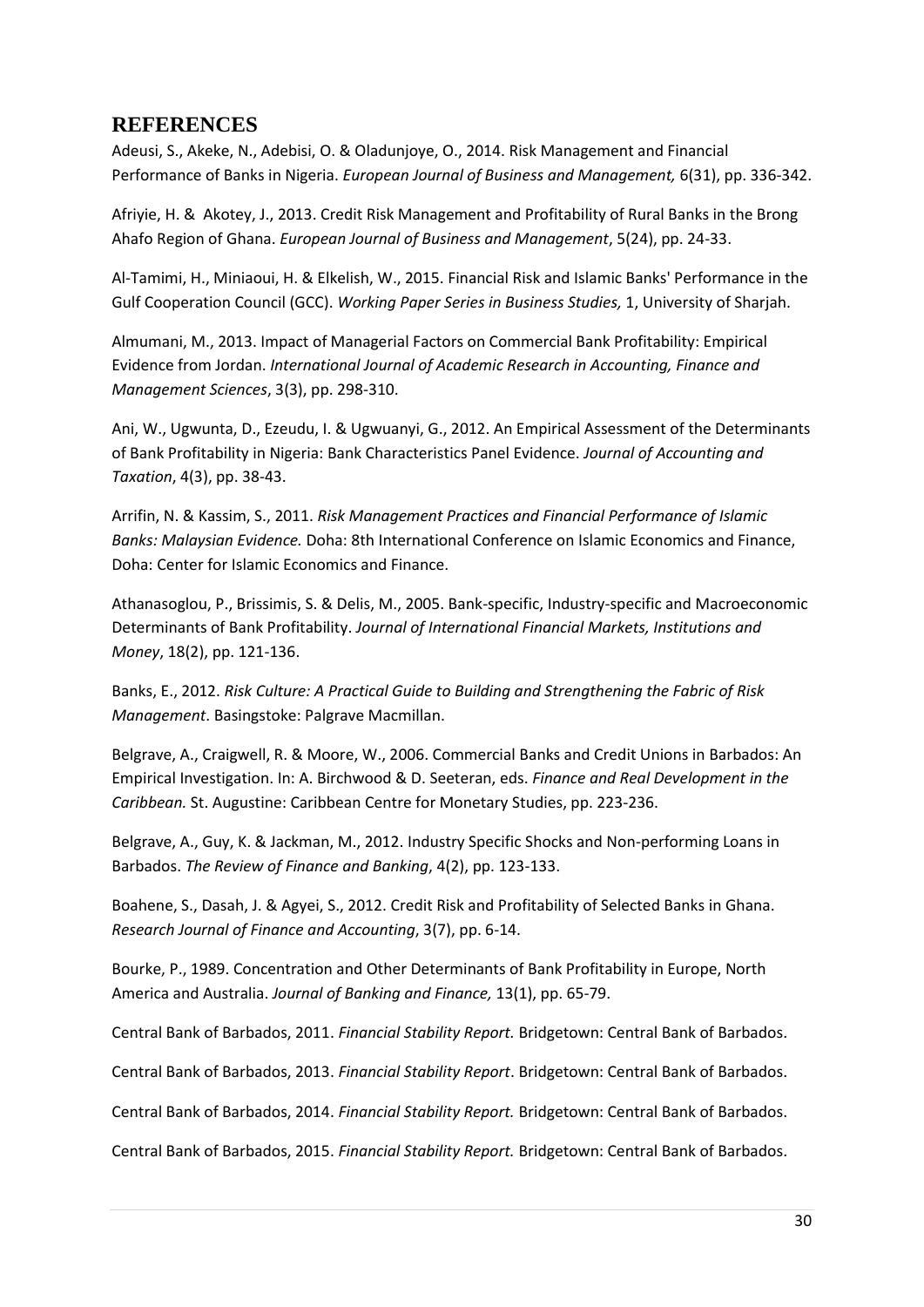Chase, K., Greenidge, K., Moore, W. & Worrell, D., 2005. Quantitative Assessment of a Financial System: Barbados. *IMF Working Paper*, WP/05(76).

Christie-Veitch, C., 2005. *Operational Risk Management Practices and the Role of Capital: A Preliminary Assessment of Three Caribbean Countries.* Bridgetown: Central Bank of Barbados.

Codrington, H. & Coppin, A., 1989. The Financial Structure and the Allocation of Credit in Barbados, 1977-1987. *Social and Economic Studies*, 38(4), pp. 165-179.

Craigwell, R., Moore, W. & Coppin, K., 2005. Financial Innovation and Efficiency in the Barbadian Banking Industry. *Money Affairs*, 18(2), pp. 83-100.

Craigwell, R. & Maxwell, C., 2006. Non-interest Income and Financial Performance at Commercial Banks in Barbados. *Savings and Development*, 30(3), pp. 309-328.

Craigwell, R., Maxwell, C. & Howard, S., 2006. Competitiveness in the Commercial Banking Industry in Barbados. Paper Presented at the 27th Annual Review Seminar, Central Bank of Barbados.

Craigwell, R. & Kaidou-Jeffrey, D., 2012. Lending Behaviour in Different Credit Rationing Environs: A Regime Switching Model for Barbados. *Journal of Eastern Caribbean Studies*, 37(1), pp. 49-73.

Culp, C., 2002. *The Art of Risk Management.* New York: John Wiley and Sons.

Dawood, U., 2014. Factors Impacting Profitability of Commercial Banks in Pakistan for the Period of (2009-2012). *International Journal of Scientific and Research Publications*, 4(3), pp. 1-7.

Demirguc-Kunt, A. & Huizinga, H., 1999. Determinants of Commercial Bank Interest Margins and Profitability: Some International Evidence. *The World Bank Economic Review,* 13(2), pp. 379-408.

Dionne, G., 2013. *Risk Management: History, Definition and Critiques.* Montreal: Interuniversity Research Centre on Enterprise Networks, Logistics and Transportation.

Downes, D., Lacorbiniere, J. & Naitram, S., 2014. *The Anatomy of the Barbados Recession: Trends, Causes and Comparisons*. Working Paper, Central Bank of Barbados.

Drzik, J., 2005. New Directions in Risk Management. *Journal of Financial Econometrics,* 3(1), pp. 26- 36.

Epure, M. & Lafuente, I., 2012. Monitoring Bank Performance in the Presence of Risk. *Barcelona Graduate School of Economics Working Paper Series* No. 613.

Fadun, O., 2013. Risk Management and Risk Management Failure: Lessons for Business Enterprises. *International Journal of Academic Research in Business and Social Sciences,* 3(2), pp. 225-239.

Fatemi, A. & Glaum, M., 2000. Risk Management Practices in German Firms. *Managerial Finance*, 26(3), pp. 1-17.

Flamini, V., McDonald, C. & Schumacher, L., 2009. The Determinants of Commercial Bank Profitability in Sub-Saharan Africa. *IMF Working Paper* 09/15.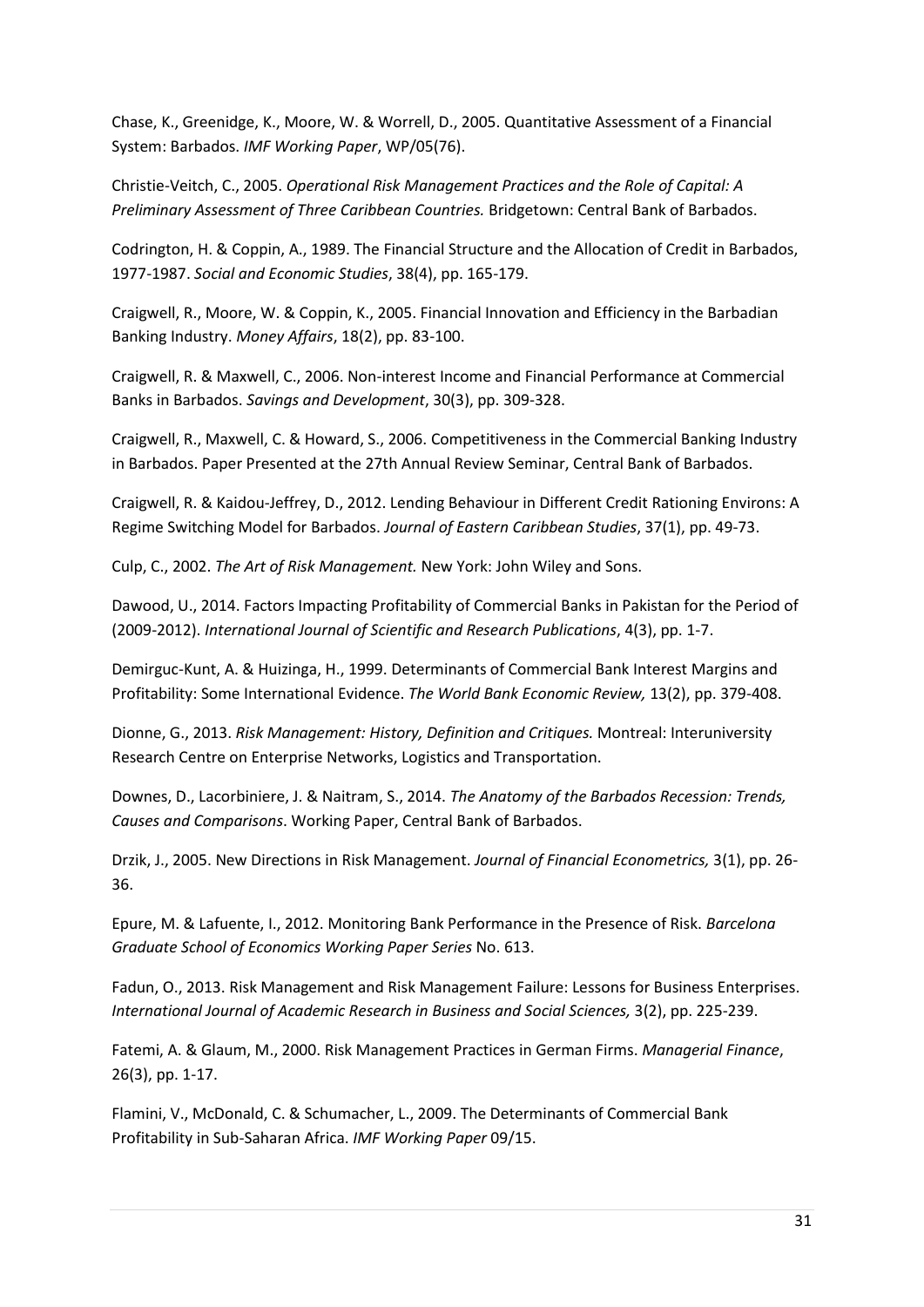Gizaw, M., Kebede, M. & Selvaraj, S., 2015. The Impact of Credit Risk on Profitability Performance of Commercial Banks in Ethiopia. *African Journal of Business Management*, 9(2), pp. 59-66.

Greenidge, K. & Grosvenor, T., 2010. Forecasting Non-performing Loans in Barbados. *Business, Finance and Emerging Economies,* 5(1), pp. 79-108.

Grosvenor, T. & Guy, K., 2013. A Regime Switching Approach to Analysing Bank Non-performing Loans in Barbados. *Central Bank of Barbados Working Paper*, WP/13(7), pp. 1-18.

Grosvenor, T. & Lowe, S., 2014. Developments in Commercial Bank Credit Distribution (1996-2013): Are All Banks the Same?. *Central Bank of Barbados Working Paper,* WP/14(4)*,* pp. 1-25.

Guy, K. & Lowe, S., 2011. Non-performing Loans and Bank Stability in Barbados, *Central Bank of Barbados Economic Review*, XXXV11(3), pp. 77-99.

Hakim, S. & Neaime, S., 2001. *Performance and Credit Risk in Banking: A Comparative Study for Egypt and Lebanon*. *ERF Working Paper Series*, Working Paper 0137.

Haque, I. & Wani, A., 2015. Relevance of Financial Risk with Financial Performance: An Insight of Indian Banking Sector. *Pacific Business Review International,* 8(5), pp. 54-64.

Haynes, C., 1997. The Evolution of the Financial Sector in Barbados. In: L. Clarke & D. Danns, eds. *The Financial Evolution of the Caribbean Community (1970-1996).* St. Augustine: Caribbean Centre for Monetary Studies, pp. 143-168.

Hosna, A., Manzura, B. & Juanjuan, S., 2009. *Credit Risk Management and Profitability in Commercial Banks in Sweden*. School of Business, Economics and Law, University of Gothenburg.

Howard, M., 2006. *The Economic Development of Barbados.* University of the West Indies Press.

Howard, S., 2013. The Evolution of the Barbadian Financial Sector (1996-2008). In: R. Ramsaran, ed. *The Financial Evolution of the Caribbean Community.* St. Augustine: Caribbean Centre of Money and Finance, pp. 182-211.

Howell, R., 2014. *Credit Risk Among Banks Operating in Barbados.* Masters Dissertation, The University of the West Indies, Cave Hill Campus.

Iwedi, M. & Onuegbu, O., 2014. Credit Risk and Performance of Selected Deposit Money Banks in Nigeria: An Empirical Investigation. *European Journal of Humanities and Social Sciences*, 31(1), pp. 1684-1694.

Javaid, S., Anwar, J., Zaman, K. & Ghafoor, A., 2011. Determinants of Bank Profitability in Pakistan: Internal Factor Analysis. *Journal of Yasar University*, 23(6), pp. 3794-3804.

Kithinji, A., 2010. *Credit Risk Management and Profitability of Commercial Banks in Kenya*. School of Business, University of Nairobi, Nairobi.

Kolapo, F., Ayeni, K. & Oke, O., 2012. Credit Risk and Commercial Banks' Performance in Nigeria: A Panel Model Approach. *Australian Journal of Business and Management Research*, 2(2), pp. 31-38.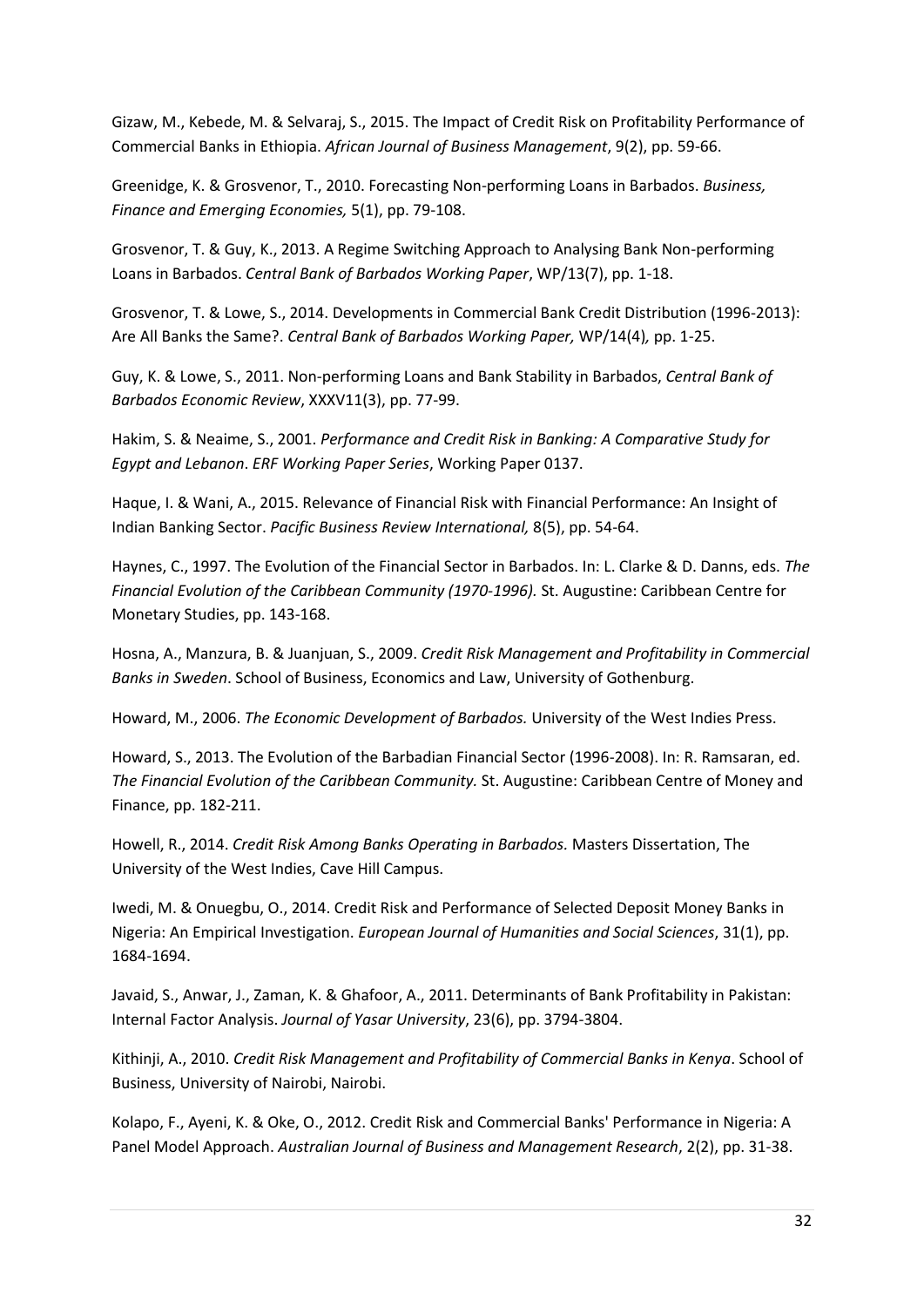Li, F., Zou, Y. & Lions, C., 2014. *The Impact of Credit Risk Management on Profitability of Commercial Banks: A Study of Europe.* UMEA School of Business and Economics, UMEA Universitet.

Molyneux, P. & Thornton, J., 1992. Determinants of European Bank Profitability: A Note. *Journal of Banking and Finance,* 16(6), pp. 1173-1178.

Moore, W., Craigwell, R. & Coppin, K., 2003. ATM Usage and Productivity in the Barbadian Banking Sector. *Central Bank of Barbados Economic Review,* 30(1), pp. 17-21.

Moulton, A., 2011. *An Investigation of the Determinants & Forecast Performance of Bank Profits: The Case of Jamaican Banks*. Research and Economic Programming Division, Bank of Jamaica.

Olamide, O., Uwalomwa, U. & Ranti, U., 2015. The Effect of Risk Management on Bank's Financial Performance in Nigeria. *Journal of Accounting and Auditing: Research and Practice,* 2015, pp. 1-7.

Poudel, R., 2012. The Impact of Credit Risk Management on Financial Performance of Commercial Banks in Nepal. *International Journal of Arts and Commerce,* 1(5), pp. 9-15.

Ramos, J., 2000. *Financial Risk Management: A Practical Approach for Emerging Markets.*  Washington D.C: Inter-American Development Bank.

Schroeck, G., 2002. *Risk Management and Value Creation in Financial Institutions.* New Jersey: John Wiley and Sons.

Servaes, H., Tamayo, A. & Tufano, P., 2009. The Theory and Practice of Corporate Risk Management. *Journal of Applied Corporate Finance*, 21(4), pp.60-78.

Short, B., 1979. The Relation Between Commercial Bank Profit Rates and Banking Concentration in Canada, Western Europe and Japan. *Journal of Banking and Finance,* 3(3), pp. 209-219.

Smith, C., 1995. Corporate Risk Management: Theory and Practice. *The Journal of Derivatives,* 2(4), pp. 21-30.

Soyemi, K., Ogunleye, J. & Ashogbon, F., 2014. Risk Management Practices and Financial Performance: Evidence from the Nigerian Deposit Money Banks. *The Business & Management Review,* 4(4), pp. 345-354.

Stulz, R., 1996. Rethinking Risk Management. *Journal of Applied Corporate Finance,* 9(3), pp. 8-24.

Tafri, F., Hamid, Z., Meera, A. & Omar, M., 2009. The Impact of Financial Risks on Profitability of Malaysian Commercial Banks: 1996-2005. *International Journal of Social, Behavioural, Educational, Economic, Business and Industrial Engineering,* 3(6), pp. 1320-1334.

Uwalomwa, U., Uwuigbe, O. & Oyewo, B., 2015. Credit Management and Bank Performance of Listed Banks in Nigeria. *Journal of Economics and Sustainable Development,* 6(2), pp. 27-32.

Wood, A., 1994. Bank Lending to Firms and the Nature of Credit Rationing in Barbados. *Money Affairs,* 7(2), pp. 109-136.